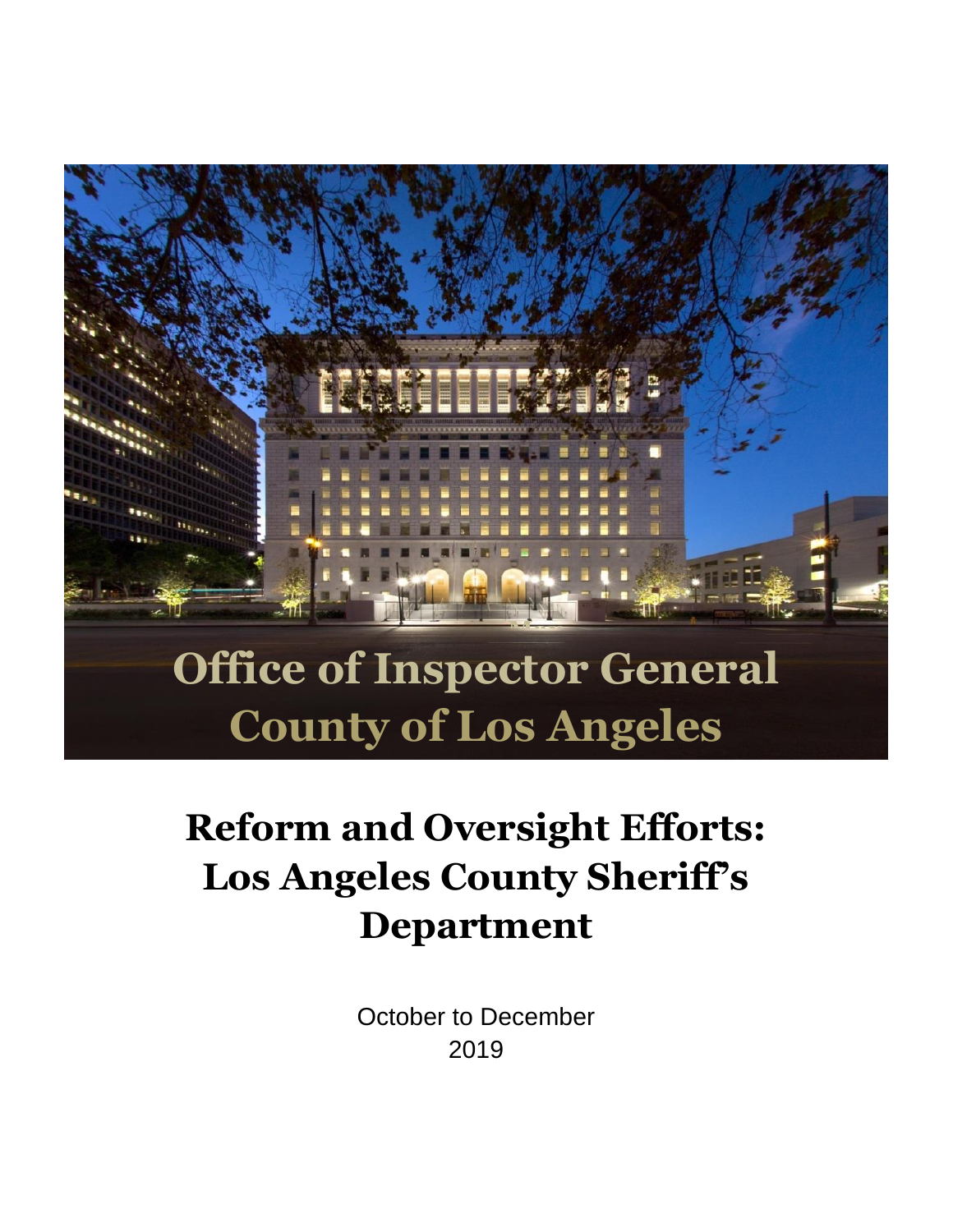# **TABLE OF CONTENTS**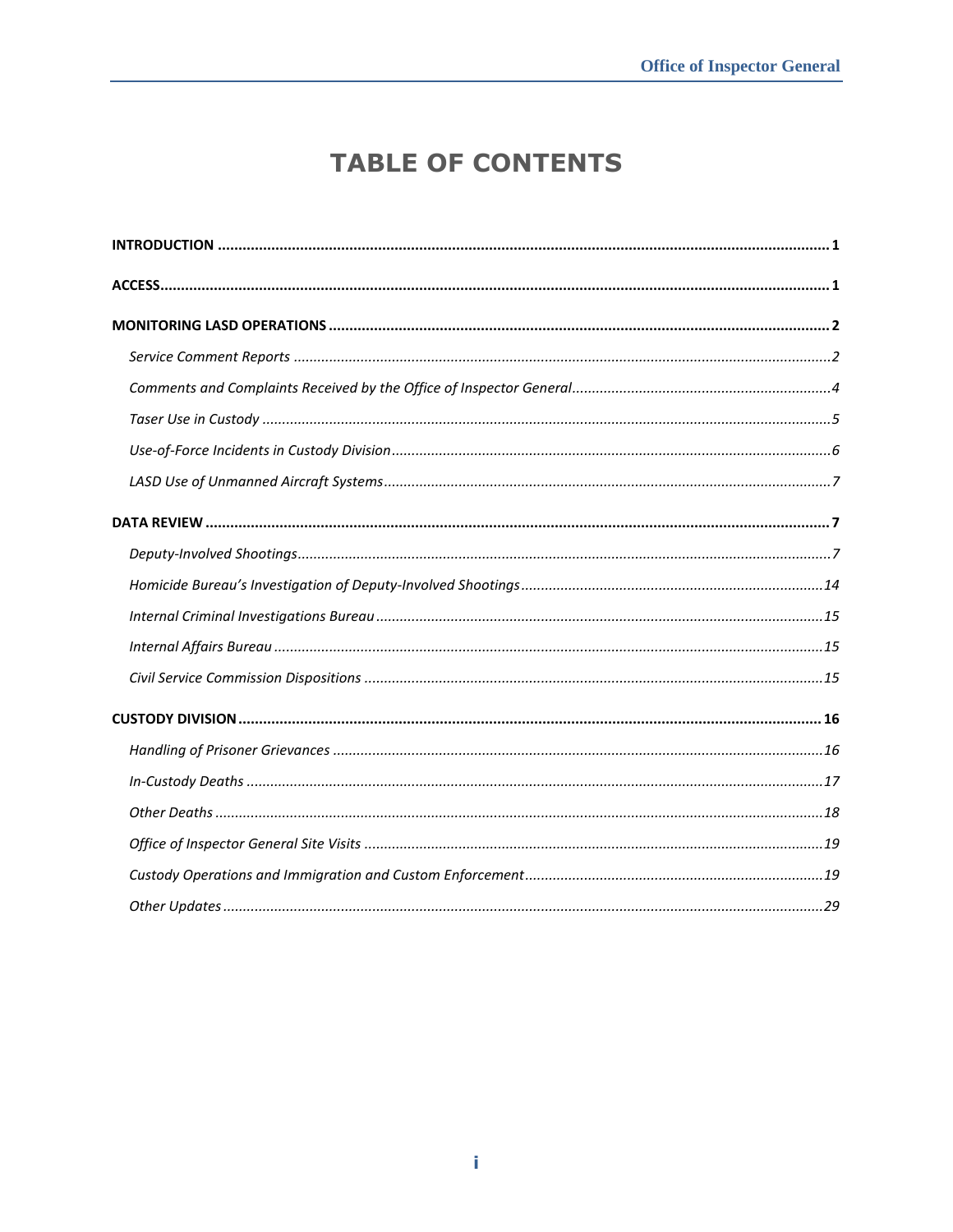# <span id="page-2-0"></span>**INTRODUCTION**

This report describes Office of Inspector General monitoring, auditing, and review activities related to the Los Angeles County Sheriff's Department (LASD) that occurred from October 1, 2019, until December 31, 2019.<sup>1</sup>

The Office of Inspector General continues to work to increase the amount of data provided in each *Quarterly Report.* By providing quarterly updates, the Office of Inspector General's goal is to keep the public, the Board of Supervisors, and the Civilian Oversight Commission aware of recent trends and changes in LASD policies, procedures and practices.

# <span id="page-2-1"></span>**ACCESS**

 $\overline{a}$ 

During this quarter, LASD continues to restrict access to data, including refusing to provide unrestricted and unredacted access to records requested by the Office of Inspector General. Subsequent to the reporting period, the Board of Supervisors amended the Office of Inspector General ordinance to enable investigation of, among other matters, secret societies, restrictions on internal investigations, and loosening of background investigation. The Board has also empowered the Civilian Oversight Commission to issue subpoenas to enforce the Office of Inspector General ordinance and facilitate the commission's work. The Sheriff has responded by publicly announcing that all information he can provide to the public will now be placed on his website.

However, despite a formal request by the Civilian Oversight Commission, LASD has not responded to the Office of Inspector General's specific documentation of denied access. On November 19, 2019, LASD represented to the Civilian Oversight Commission and public that it would respond to the Office of Inspector General's August report on lack of access. On November 25, 2019, the Civilian Oversight Commission formally requested this response in writing by December 17, 2019. To date, and despite the Office of Inspector General providing specific documentation at the request of the Civilian Oversight Commission, no detailed response has been provided to the Civilian Oversight Commission.

The Office of Inspector General will work with the Civilian Oversight Commission and LASD for a smooth transition to more complete oversight consistent with the

 $1$  The report will note if the data reflects something other than what was gathered between October 1, 2019, and December 31, 2019.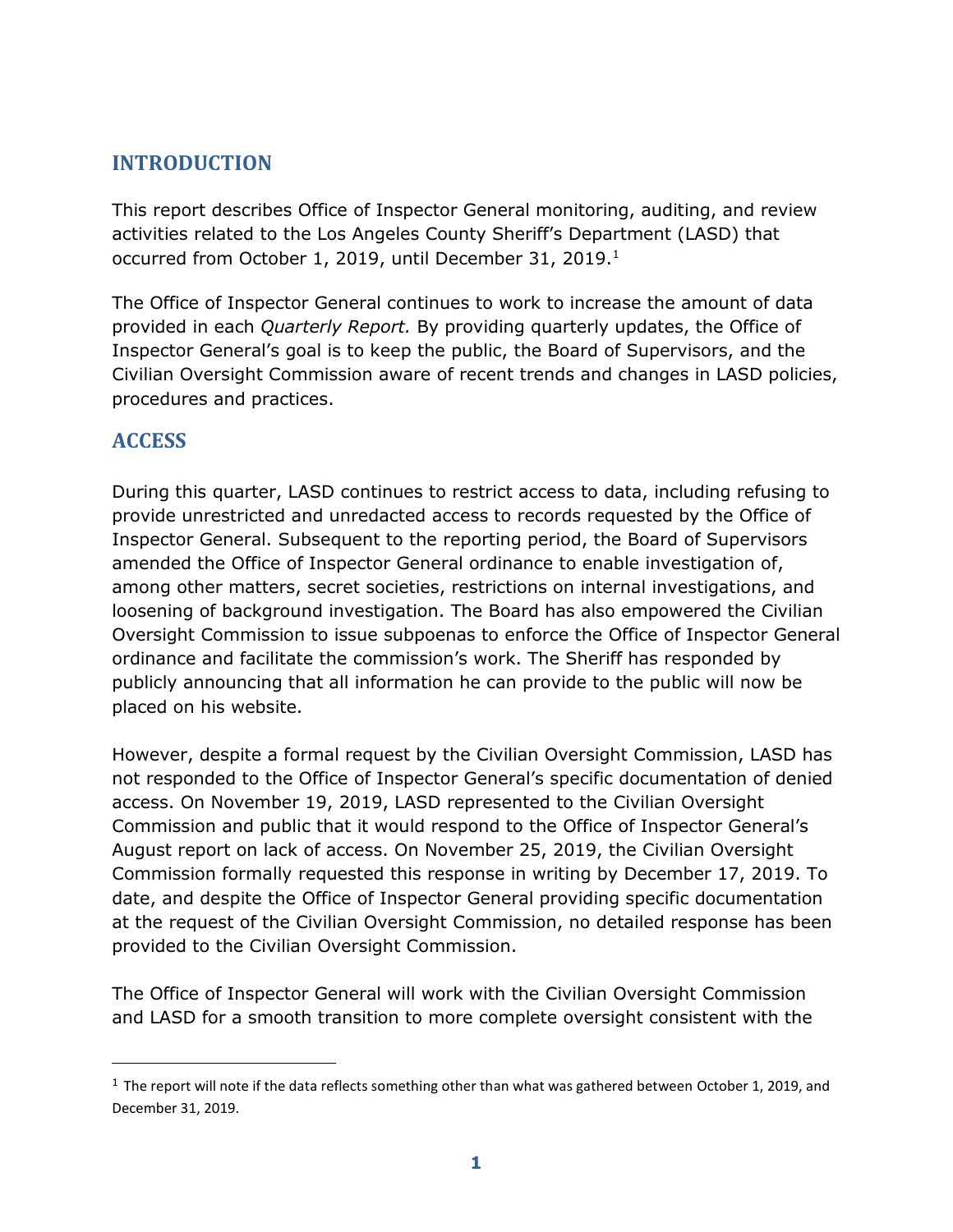amended ordinance, Government Code section 25303 and recent court opinions, including ALADS v. Superior Court and County of Los Angeles v. Villanueva.

# <span id="page-3-0"></span>**MONITORING LASD OPERATIONS**

# <span id="page-3-1"></span>**Service Comment Reports**

 $\overline{a}$ 

LASD policy provides that it shall accept and review all comments from members of the public about departmental service or employee performance.<sup>2</sup> LASD categorizes these comments into three categories:

- External Commendation: an external communication of appreciation for and/or approval of service provided by LASD members;
- Service Complaint: an external communication of dissatisfaction with LASD service, procedure or practice, not involving employee misconduct; and
- Personnel Complaint: an external allegation of misconduct, either a violation of law or LASD policy, against any member of LASD.<sup>3</sup>

The following chart lists the number and types of comments about each station or unit. It is important to note that some of these service comments may have originated prior to this quarter. If the comments are based on conduct that occurred in previous quarters, they may still show up as active in the LASD's database as the Department continues to work towards resolving/investigating the issues in the complaints. Also, there may be comments that do not yet appear on the chart below as they have still not been entered into the system as of the date this information was obtained from LASD's computer system.<sup>4</sup>

| <b>Station/Unit</b><br><b>Supervisorial District (SD)</b> | <b>Commendations</b> | Personnel<br><b>Complaints</b> | <b>Service</b><br><b>Complaints</b> |
|-----------------------------------------------------------|----------------------|--------------------------------|-------------------------------------|
| <b>ACCESS TO CARE BUREAU</b>                              | Ω                    |                                |                                     |
| ADM: COURT SERVICES DIV HQ                                | Ω                    |                                |                                     |
| ADM: CUSTODY DIV HQ                                       | 0                    |                                |                                     |
| ADM: CW SRVS ADM HQ                                       |                      |                                |                                     |
| ADM: DETECTIVE DIV HQ                                     | 0                    |                                |                                     |
| ADM: NORTH PATROL ADM HQ                                  | 0                    |                                |                                     |
| AER: AERO BUREAU                                          |                      |                                |                                     |
| <b>ALTADENA SD-5</b>                                      |                      |                                |                                     |

<sup>2</sup> *See* Los Angeles County Sheriff's Department, *Manual of Policies and Procedures*, 3-04/10.00, "Department Service Reviews."

<sup>&</sup>lt;sup>3</sup> It is possible for the Department to get a Service Complaint and Personnel Complaint based on the same incident. <sup>4</sup> This data was obtained from LASD's Performance Recording and Monitoring System on January 2, 2020, and reflects the data provided as of that date.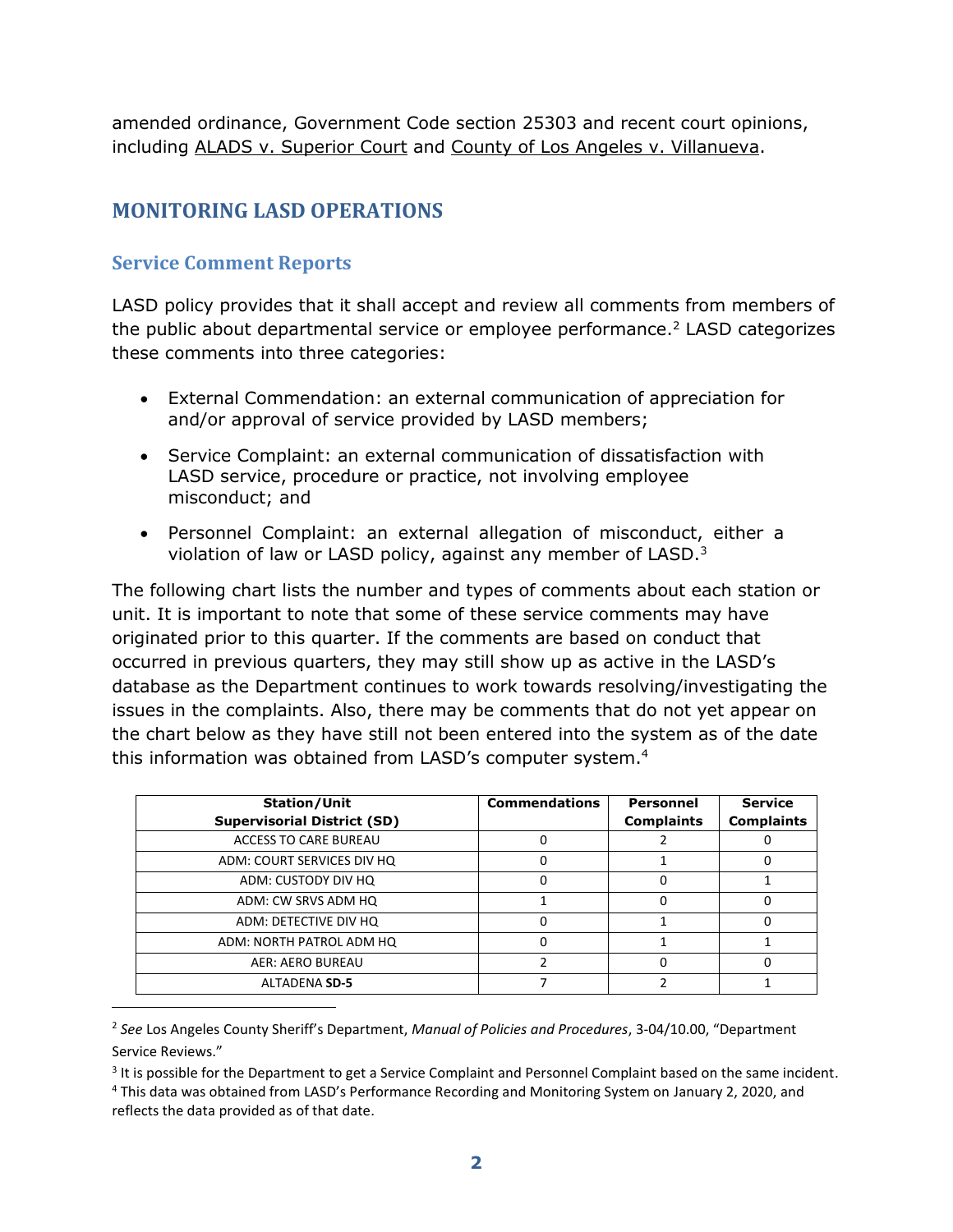| <b>Station/Unit</b>                    | <b>Commendations</b> | <b>Personnel</b>  | <b>Service</b>    |
|----------------------------------------|----------------------|-------------------|-------------------|
| <b>Supervisorial District (SD)</b>     |                      | <b>Complaints</b> | <b>Complaints</b> |
| <b>AVALON SD-4</b>                     | $\mathbf{1}$         | 1                 | 1                 |
| COMMUNITY COLLEGE BUREAU               | 6                    | 3                 | 0                 |
| <b>CENTURY SD-2</b>                    | 7                    | 16                | 5                 |
| <b>CERRITOS SD-4</b>                   | 10                   | 5                 | $\mathbf{1}$      |
| CIVIL MANAGEMENT BUREAU                | 5                    | 3                 | $\overline{2}$    |
| <b>COURT SERVICES CENTRAL</b>          | $\mathbf{1}$         | 4                 | $\mathbf{1}$      |
| <b>COMPTON SD-2</b>                    | 3                    | 8                 | 4                 |
| COMMUNITY PARTNERSHIP BUREAU           | 9                    | 0                 | 0                 |
| CENTURY REGIONAL DETENTION FACILITY    | 0                    | 0                 | $\mathbf{1}$      |
| <b>CRESCENTA VALLEY SD-5</b>           | 9                    | $\overline{2}$    | 0                 |
| <b>COUNTY SERVICES BUREAU</b>          | 3                    | 3                 | 1                 |
| CSH: SPCL PROG ADM HQ                  | 1                    | 0                 | 0                 |
| <b>CARSON SD-2</b>                     | 5                    | $\overline{7}$    | 4                 |
| <b>DSB: DATA SYSTEMS BUREAU</b>        | 1                    | 0                 | 0                 |
| EAST LOS ANGELES SD-1                  | 4                    | 9                 | 0                 |
| <b>EMERGENCY OPERATIONS BUREAU</b>     | 1                    | 0                 | 0                 |
| <b>COURT SERVICES EAST</b>             | 0                    | 6                 | $\mathbf{1}$      |
| <b>FRAUD &amp; CYBER CRIMES BUREAU</b> | 2                    | 0                 | 0                 |
| <b>FS: FISCAL ADMIN</b>                | $\overline{2}$       | 0                 | 0                 |
| HDQ: OH SECURITY HQ                    | 1                    | 0                 | 0                 |
| <b>HOMICIDE BUREAU</b>                 | 0                    | $\mathbf{1}$      | 3                 |
| HUMAN TRAFFICKING BUREAU               | 3                    | $\mathbf{1}$      | 0                 |
| <b>INTERNAL AFFAIRS BUREAU</b>         | 1                    | 2                 | 0                 |
| INDUSTRY SD-1, 4                       | 1                    | 9                 | 2                 |
| <b>INMATE RECEPTION CENTER</b>         | 0                    | $\mathbf{1}$      | 0                 |
| LANCASTER SD-5                         | 19                   | 11                | 9                 |
| LAKEWOOD SD-4                          | 6                    | 20                | 5                 |
| LOMITA SD-4                            | 11                   | 6                 | 0                 |
| MARINA DEL REY SD-4                    | 6                    | 9                 | 3                 |
| <b>MAJOR CRIMES BUREAU</b>             | 1                    | 0                 | 0                 |
| <b>MEN'S CENTRAL JAIL</b>              | 2                    | $\mathbf{1}$      | 1                 |
| MALIBU/LOST HILLS SD-3                 | 6                    | 3                 | 3                 |
| NARCOTICS BUREAU                       | 1                    | $\mathbf{1}$      | U                 |
| NORTH COUNTY CORRECTIONAL FACILITY     | 0                    | 1                 | 0                 |
| NO: PITCHESS NORTH FACILITY            | 1                    | 0                 | 0                 |
| NORWALK REGIONAL                       | $\overline{7}$       | 4                 | 4                 |
| <b>OPERATION SAFE STREETS BUREAU</b>   | 0                    | 1                 | 0                 |
| PARKS BUREAU                           | 2                    | 3                 | 0                 |
| PALMDALE SD-5                          | 19                   | 16                | 4                 |
| PICO RIVERA SD-1, 4                    | 0                    | 3                 | 0                 |
| <b>TRAINING BUREAU</b>                 | 1                    | 0                 | 0                 |
| SANTA CLARITA VALLEY SD-5              | 17                   | 11                | 5                 |
| SAN DIMAS SD-5                         | 5                    | 4                 | 1                 |
| SHERIFF INFORMATION BUREAU             | $\overline{2}$       | 0                 | 0                 |
| SOUTH LOS ANGELES SD-2                 | 5                    | 9                 | 0                 |
| SCIENTIFIC SERVICES BUREAU             | $\overline{2}$       | 0                 | 0                 |
| SPECIAL VICTIMS BUREAU                 | 0                    | 3                 | 3                 |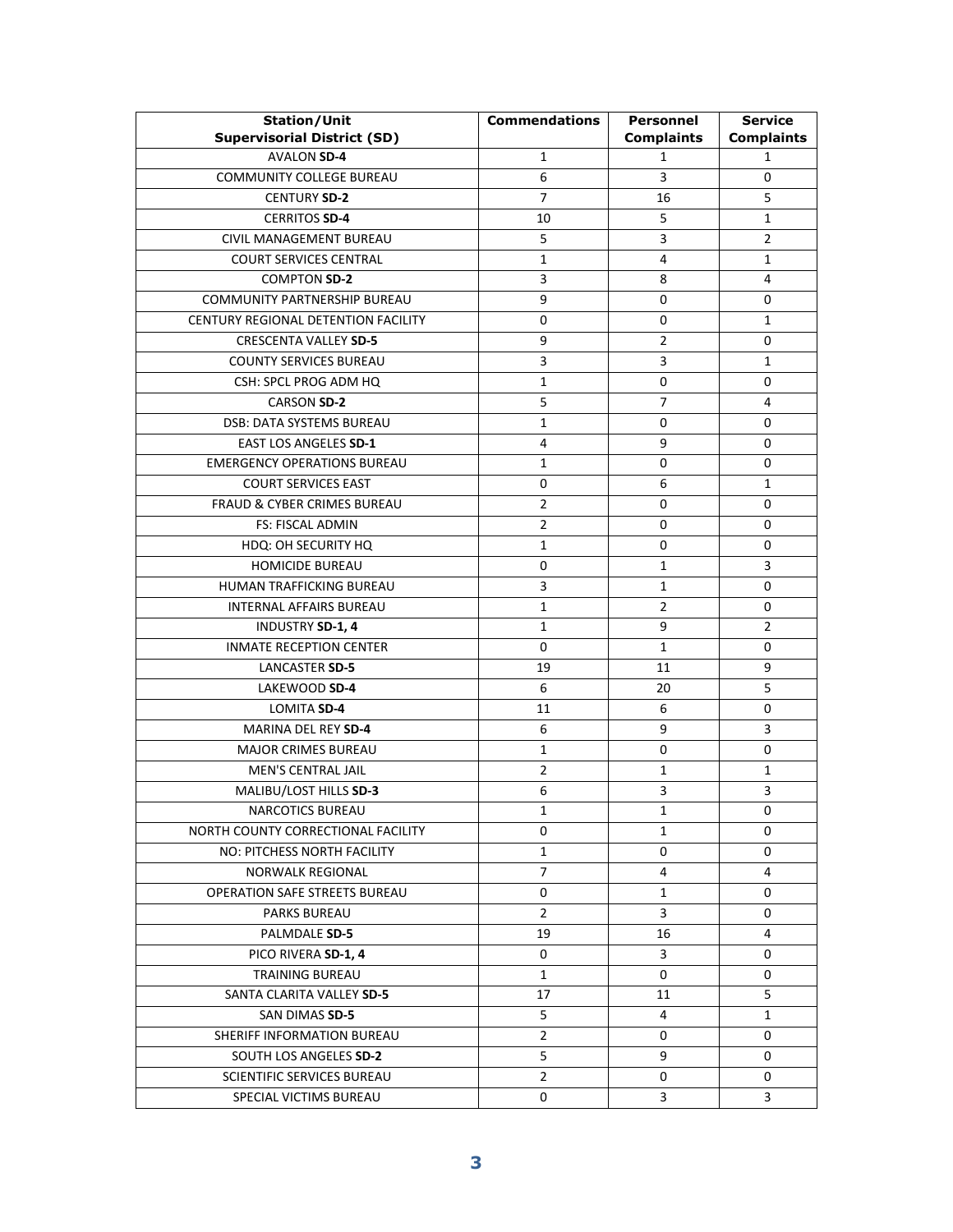| <b>Station/Unit</b><br><b>Supervisorial District (SD)</b> | <b>Commendations</b> | Personnel<br><b>Complaints</b> | <b>Service</b><br><b>Complaints</b> |
|-----------------------------------------------------------|----------------------|--------------------------------|-------------------------------------|
| TEMPLE CITY SD-2                                          | 6                    |                                |                                     |
| TRANSIT SERVICES BUREAU                                   | 4                    | 4                              |                                     |
| <b>TWIN TOWERS</b>                                        |                      |                                |                                     |
| UNK: UNKNOWN                                              |                      |                                |                                     |
| USR: OFFICE OF THE UNDERSHERIFF                           |                      |                                |                                     |
| WALNUT/SAN DIMAS SD-5                                     | q                    |                                |                                     |
| WEST HOLLYWOOD SD-3                                       | ٩                    |                                |                                     |
| <b>COURT SERVICES WEST</b>                                |                      |                                |                                     |

# <span id="page-5-0"></span>**Comments and Complaints Received by the Office of Inspector General**

#### **Conditions of Confinement**

j

The Office of Inspector General received 78 new complaints in the fourth quarter of 2019 from members of the public, prisoners, prisoners' family members and friends, community organizations and county agencies.<sup>5</sup> Each complaint was reviewed by Office of Inspector General staff. Twenty-eight of these complaints were related to conditions of confinement within the jail facilities, as shown below:

| Complaint/ Incident Classification | Totals         |
|------------------------------------|----------------|
| Personnel Issue                    |                |
| Use of Force                       | 2              |
| No Discernable Subject             | 2              |
| Medical/Dental Issue               | $\overline{2}$ |
| <b>Mental Health Services</b>      | 2              |
| Housing Issue                      | 5              |
| <b>Other Service Issue</b>         | 15             |
| Total                              | 7۶             |

<sup>5</sup> When complaints raise multiple issues, the Office of Inspector General tracks and monitors the Department's response to each issue. As such, a single complaint may receive more than one classification as reflected in the tables.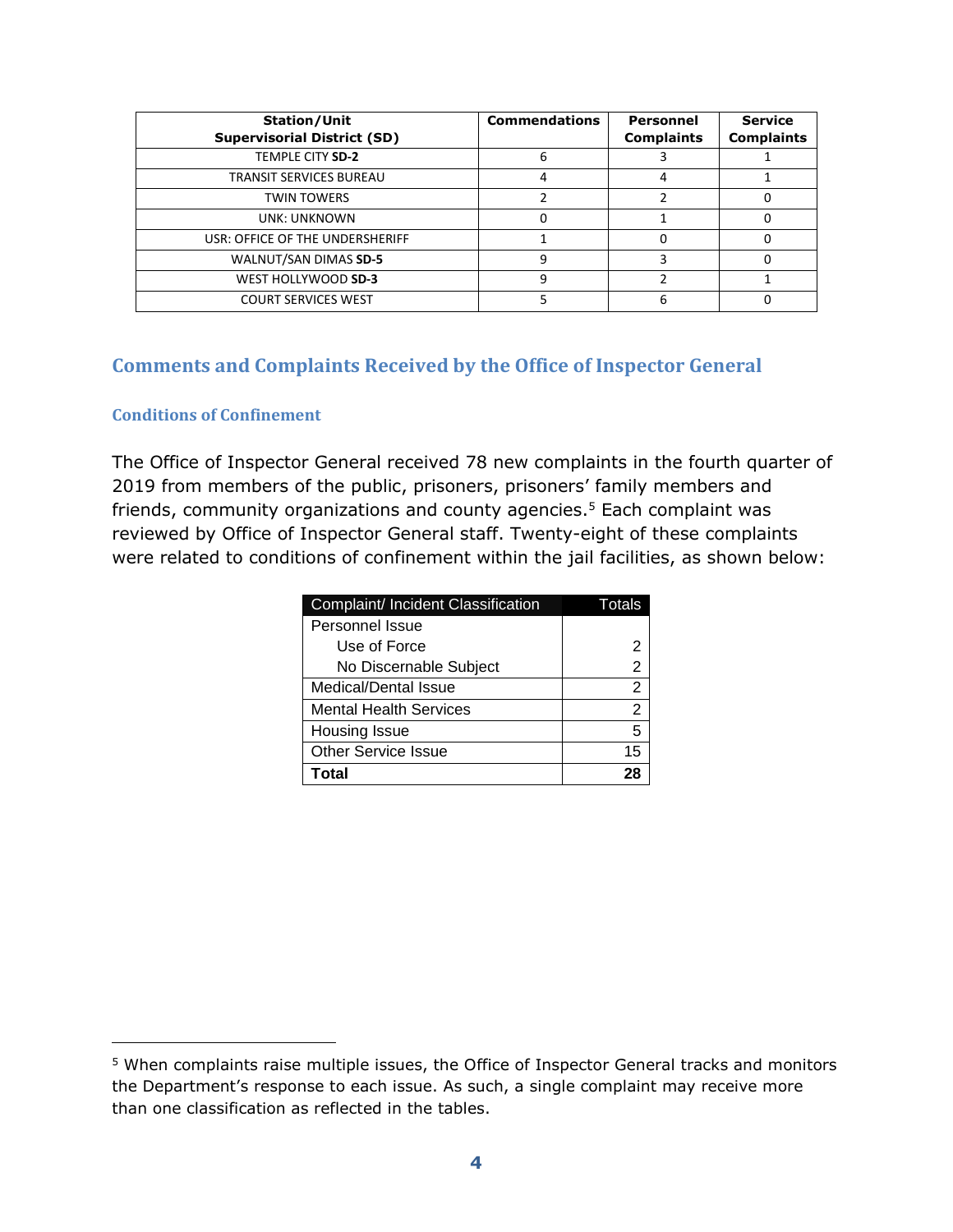#### **Field Encounters with the Los Angeles County Sheriff's Department**

Fifty-three complaints were related to civilian contacts with Department personnel by persons who were not in custody:

| Complaint/ Incident Classification | Totals |
|------------------------------------|--------|
| Personnel Issue                    |        |
| Discrimination                     |        |
| Failed to Take Action              |        |
| Rude/Abusive Behavior              |        |
| Use of Force                       |        |
| Unlawful Arrest                    | 5      |
| Unlawful Search                    |        |
| Unlawful Detention                 | 9      |
| Off Duty Conduct                   | 2      |
| Commendation                       |        |
| <b>Other Service Issue</b>         | 15     |
| Total                              | 53     |

Six complaints were not about the Department or department personnel and were referred to the appropriate agency or the complainant was directed to seek legal advice.

#### <span id="page-6-0"></span>**Taser Use in Custody**

j

The Office of Inspector General has compiled the number of times LASD has deployed a Taser in custodial settings from January 2018 through December 2019. The numbers below were gathered from LASD's *Monthly Force Synopsis*, which LASD produces and provides to the Office of Inspector General each month.<sup>6</sup>

<sup>&</sup>lt;sup>6</sup> The OIG is not opining on whether the use of the Taser in each of these incidents was permissible under LASD's policies and/or if the Taser was deployed lawfully.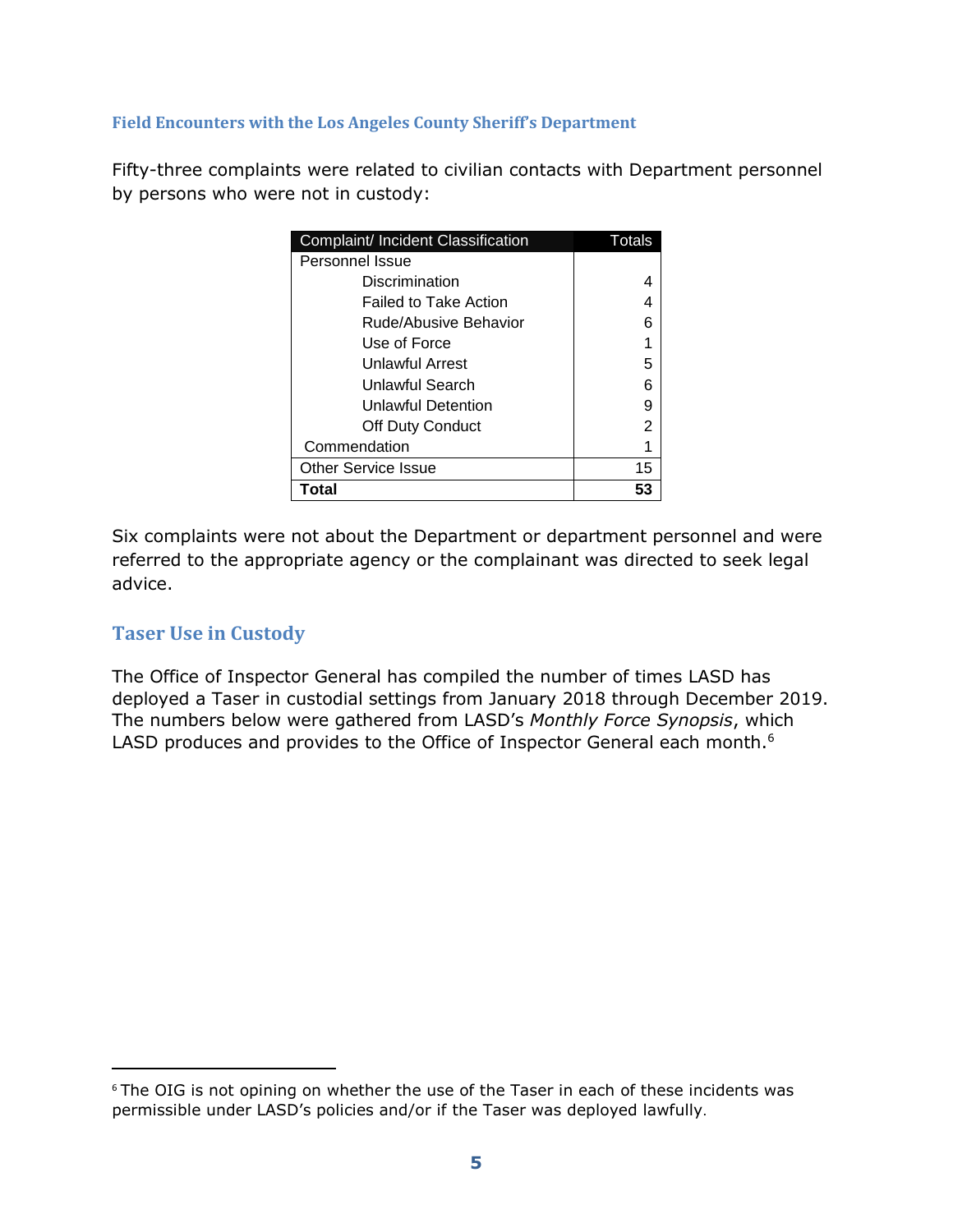| <b>Month</b>      | <b>Number of Taser Deployments</b> |
|-------------------|------------------------------------|
| January 2018      | 5                                  |
| February 2018     | $\overline{2}$                     |
| March 2018        | 7                                  |
| April 2018        | $\overline{7}$                     |
| May 2018          | 0                                  |
| June 2018         | 4                                  |
| <b>July 2018</b>  | 6                                  |
| August 2018       | $\overline{7}$                     |
| September 2018    | 3                                  |
| October 2018      | $\overline{5}$                     |
| November 2018     | $\overline{3}$                     |
| December 2018     | 1                                  |
| January 2019      | 9                                  |
| February 2019     | 9                                  |
| <b>March 2019</b> | $\overline{5}$                     |
| April 2019        | 4                                  |
| May 2019          | $\overline{1}$                     |
| June 2019         | $\overline{2}$                     |
| <b>July 2019</b>  | 6                                  |
| August 2019       | 9                                  |
| September 2019    | 6                                  |
| October 2019      | 3                                  |
| November 2019     | 6                                  |
| December 2019     | 5                                  |

# <span id="page-7-0"></span>**Use-of-Force Incidents in Custody Division**

The Office of Inspector General monitors LASD's Custody Support Services Division data on use-of-force incidents, prisoner-on-prisoner violence, and assaults by prisoners on LASD personnel. LASD is still verifying the accuracy of the information for incidents which occurred after June 2019.

Prisoner-on-staff Assaults:

| 1 <sup>st</sup> Quarter of 2018 | 144 |
|---------------------------------|-----|
| 2 <sup>nd</sup> Quarter of 2018 | 173 |
| 3rd Quarter of 2018             | 131 |
| 4 <sup>th</sup> Quarter of 2018 | 115 |
| 1 <sup>st</sup> Quarter of 2019 | 122 |
| 2 <sup>nd</sup> Quarter of 2019 | 132 |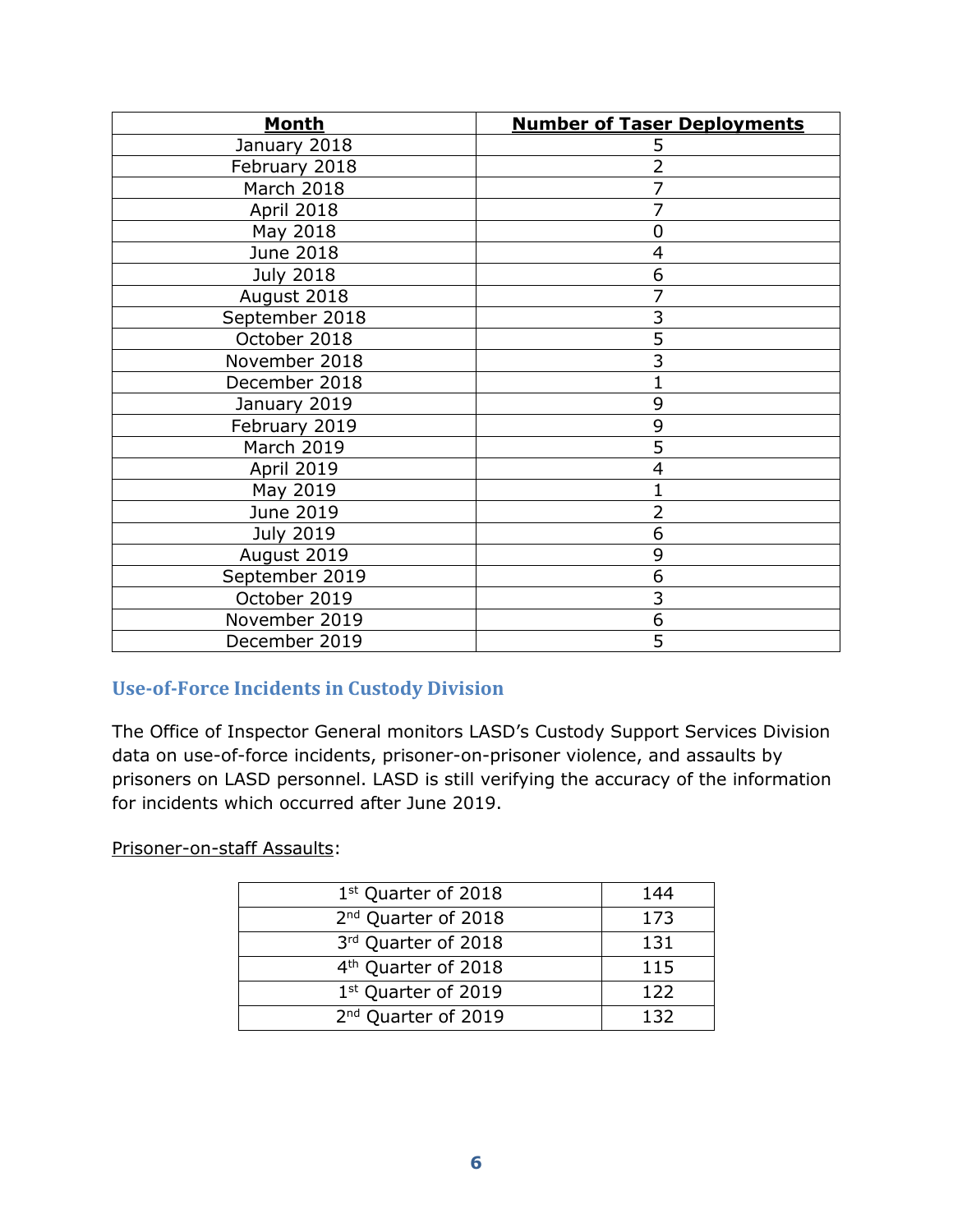Prisoner-on-prisoner Assaults:

| 1 <sup>st</sup> Quarter of 2018 | 871 |
|---------------------------------|-----|
| 2 <sup>nd</sup> Quarter of 2018 | 905 |
| 3rd Quarter of 2018             | 988 |
| 4 <sup>th</sup> Quarter of 2018 | 881 |
| 1st Quarter of 2019             | 769 |
| 2 <sup>nd</sup> Quarter of 2019 |     |
|                                 |     |

Use-of-force Incidents:

| 1 <sup>st</sup> Quarter of 2018 | 546 |
|---------------------------------|-----|
| 2 <sup>nd</sup> Quarter of 2018 | 592 |
| 3rd Quarter of 2018             | 530 |
| 4 <sup>th</sup> Quarter of 2018 | 452 |
| 1 <sup>st</sup> Quarter of 2019 | 501 |
| 2 <sup>nd</sup> Quarter of 2019 |     |

#### <span id="page-8-0"></span>**LASD Use of Unmanned Aircraft Systems**

LASD reports that it did not deploy the Unmanned Aircraft System between the dates of October 1, 2019, and December 31, 2019.

# <span id="page-8-1"></span>**DATA REVIEW**

# <span id="page-8-2"></span>**Deputy-Involved Shootings**

LASD categorizes deputy-involved shootings by the tactical circumstances of the shooting, not the outcome. The definitions of each of these categories can be found in the *Manual of Policies and Procedures* (MPP), section 3-10/300.00. LASD defines "hit shooting" as one in which a deputy fired his/her weapon intentionally and hit one or more people. A "non-hit shooting" is defined as an event where a deputy fired a deputy's weapon intentionally but did not hit anyone. If a person was unintentionally struck by gunfire, the shooting is categorized by LASD as an accidental shooting (for example, if a shot was intentionally fired at an animal and struck a bystander, the shooting would be categorized by LASD as accidental).

The Office of Inspector General reports all deputy-involved shootings in which a deputy intentionally fired a firearm at a human being or intentionally or unintentionally fired a firearm and a human being was injured or killed as a result. From October 1, 2019, to December 4, 2019, there were nine incidents in which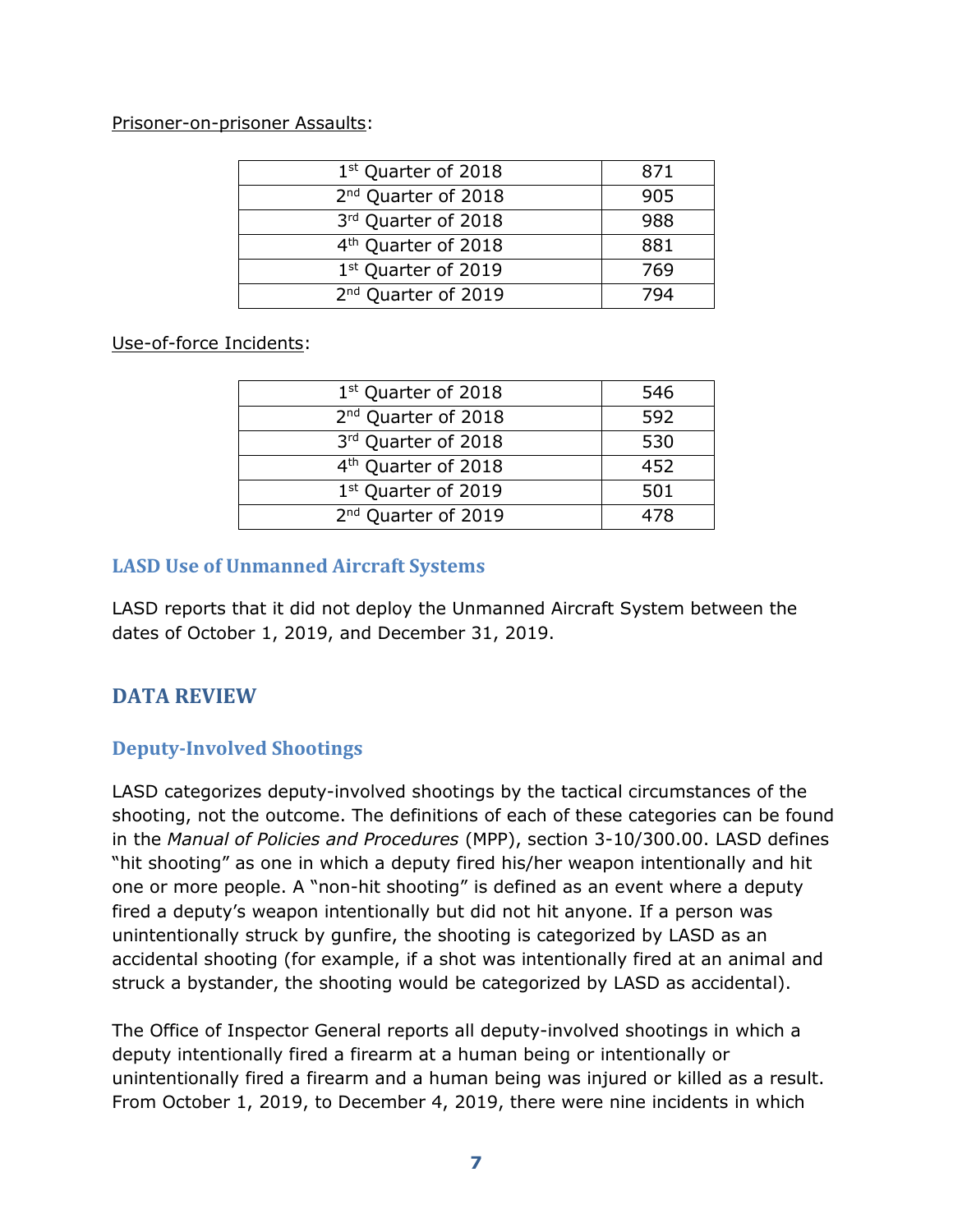people were shot or shot at by LASD personnel. Office of Inspector General staff responded to each of these nine deputy-involved shootings. Six people were struck by deputies' gunfire, four of them fatally.

The Office of Inspector General has consistently recommended that the Department post brief summaries of each shooting incident on the Department's web site. Although this was not completed as of the end of the last fiscal quarter, the Department has been implementing improvements in the shooting data posted online. Currently, the public may access a map which shows the locations of all hit and non-hit shootings. The Sheriff announced at the January 28, 2020, meeting of the Board of Supervisors that the Department would soon be posting narrative descriptions of each shooting. Penal Code section 832.7 requires public release of information on shootings immediately, absent a written statement from LASD that release would interfere with an investigation or prosecution. The Sheriff's effort to post information online is an important step to bringing LASD into compliance with this law.

Because as of this writing LASD has not publicly released these summaries, the Office of Inspector General provides the following:

**Pico Rivera:** LASD reported that on October 6, 2019, at approximately 10:40 p.m., deputies responded to a call of a suicidal person. Two hours earlier the Mental Evaluation Team and LASD deputies had responded to the same location regarding a call involving the same hispanic male, who was yelling and breaking windows while holding a machete. The family of the man had informed the deputies that he was a diagnosed paranoid schizophrenic who believed that he had the machete to protect his family. After concluding that no crime had been committed, and that the male was not a danger to himself or others, the Mental Evaluation Team and deputies left the location. Deputies returned to the location, without the Mental Evaluation Team, in response to a subsequent 911 call from the family stating that the suspect was suicidal. The deputies saw the subject of the call holding a knife and screaming at family members. The male was standing in the driveway of his home and was using the knife in an attempt to slash a female who was standing close by. The deputies ordered the male to drop the knife multiple times, but he ignored their commands and moved quickly toward them. Fearing they would be assaulted, three deputies fired their handguns at the male, striking him multiple times. Although the deputies applied CPR, he was pronounced dead at the scene. One of the rounds hit the suspect's brother, who suffered a graze wound to his foot. He was transported to the hospital, treated, and released. A total of four rounds were fired by one deputy, three by another, and five by a third deputy. For one of the deputies involved, this was his third shooting. The knife and a machete were recovered at the scene.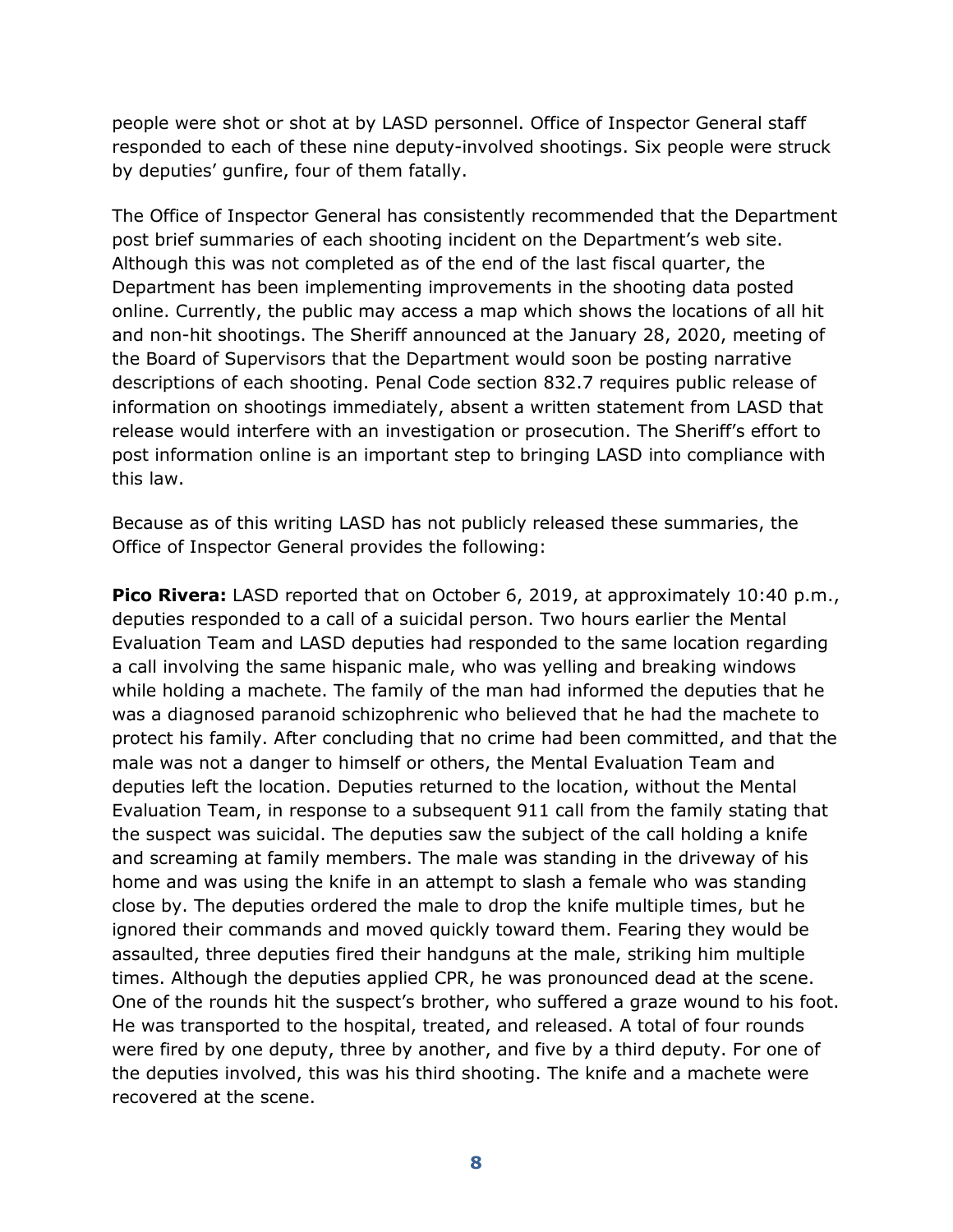**East Los Angeles:** LASD reported that on October 20, 2019, at approximately 11:16 a.m., while patrolling the city of Cudahy a deputy's automated license plate reader alerted him to a vehicle with a lost/stolen license plate. The deputy spotted the car and saw that it was occupied by a hispanic male driver. Due to roadway traffic and his direction of travel, the deputy was unable to conduct a traffic stop and lost sight of the car. The deputy located the car on a nearby street and noticed that the car was being driven erratically. The driver of the car failed to yield when the deputy conducted a traffic stop. The deputy initiated a pursuit of the vehicle, but the driver continued to evade the deputy for approximately one-half a mile. When the driver finally stopped the car, the driver got out and fled on foot. As the driver fled, the deputy saw that he was holding a black semi-automatic handgun. The deputy ordered the male to drop the gun but instead of complying, the suspect turned toward the deputy from approximately 35 yards away and extended the gun in the deputy's direction. Fearing for his safety, the deputy fired two to three rounds. The suspect continued to flee and as he did so he turned and pointed the gun in the deputy's direction. The deputy fired another two to three rounds. The investigation determined that the deputy fired five total rounds. Following the shooting, the suspect fled. Despite the area being contained, neither the suspect nor any firearm was located.

**Palmdale**: LASD reported that on October 23, 2019, at 9:17 a.m., a non-hit shooting occurred during a parole apprehension operation that was conducted by LASD Operation Safe Streets-Parole Compliance Team. The parolee was wanted by state parole for a violation warrant. As the team knocked on the front door and announced their presence, they heard commotion coming from within the home, including yelling and the sound of heavy footsteps as if someone was running. Upon entering the house, the team observed several people inside. One of the individuals was the parolee. A deputy saw that the parolee was armed with a gun. Fearing for his safety, the deputy fired one round at the parolee, missing him and hitting a wall.

The parolee fled out of the rear of the house and jumped a fence. Another deputy went from yard to yard in search of him. As the second deputy gained sight of the parolee, the parolee reached for his waistband. The second deputy fired one round in the parolee's direction, but missed, hitting a nearby fence. As the parolee continued to flee, another deputy fired his taser at him twice, missing him both times.

The parolee attempted to carjack a vehicle by entering the passenger side and trying to get the driver to drive away. Deputies pulled on the passenger door, with the parolee holding it to prevent his apprehension. The driver was able to escape, and the deputy who had earlier fired the second round, successfully deployed his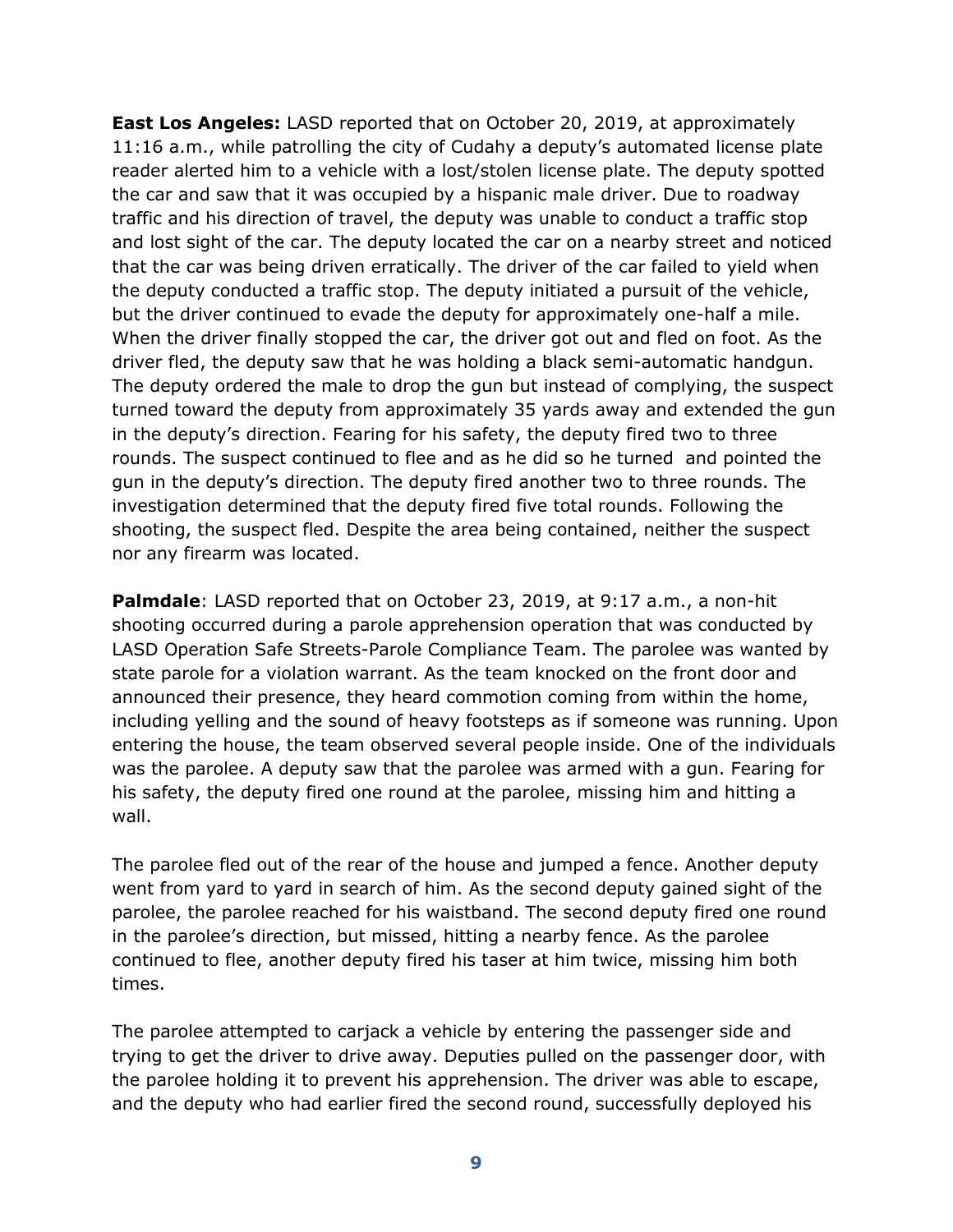taser. The parolee continued to resist, suffering multiple abrasions as a result. He was taken to a medical facility and cleared for booking. A firearm was recovered from the rear yard where the warrant was executed. It was the fifth shooting for the deputy who fired the first shot inside the home.

**West Hollywood**: LASD reported that on October 24, 2019, at approximately 7:30 a.m., West Hollywood detectives responded to a home to serve a warrant related to an assault, burglary, and kidnapping investigation. The subject of the warrant was successfully detained at the doorway to the residence. In order to secure the property, the detectives searched the home and located a closed door on a lower floor. One of the detectives knocked on the door and announced their presence. After a moment, one of the detectives heard what he believed to be a gun being "racked." The door was opened by a black male, who pointed a gun in the detective's direction, at which time two detectives fired. One detective fired eleven rounds and the other fired eighteen. The bullets did not strike the male but hit a wall in the home. The suspect did sustain minor scratches to his left forearm as a result of debris and wood splinters caused by the gunfire striking the wall. A handgun was recovered from the residence.

**Lancaster**: LASD reported that on October 30, 2019, at approximately 7:04 a.m., Lancaster station deputies responded to a location regarding a family disturbance call. It was later reported that the caller had initially requested a mental health evaluation for the man causing the disturbance, but she was told to call 911. When the deputies arrived and entered the home, a hispanic male wielding a large axe entered the kitchen area and advanced toward the deputies. One of the deputies first drew his taser and then his gun but did not fire any rounds. The other deputy fired five shots at the male. The male sustained several gunshot wounds and died at the scene from his injuries. The axe was recovered at the scene.

**East Los Angeles**: LASD reported that on November 13, 2019, at approximately 8:35 a.m., East Los Angeles station deputies responded to a family disturbance call. The call indicated the subject was at the location and acting strangely. Deputies arrived at the home and saw a hispanic male standing outside, swinging a threefoot-long metal sword with a leather lanyard attached to it. Deputies gave him several orders to drop the sword, but he refused and fled. The male scaled a fence into a high school. Immediately upon entering the campus, the deputies saw the male get off a table and walk towards one of the deputies. As he was walking, the male was swinging his sword in the air. The deputy shot the suspect five times. The male sustained three gunshot wounds and was pronounced dead at the scene. The sword was recovered at the scene.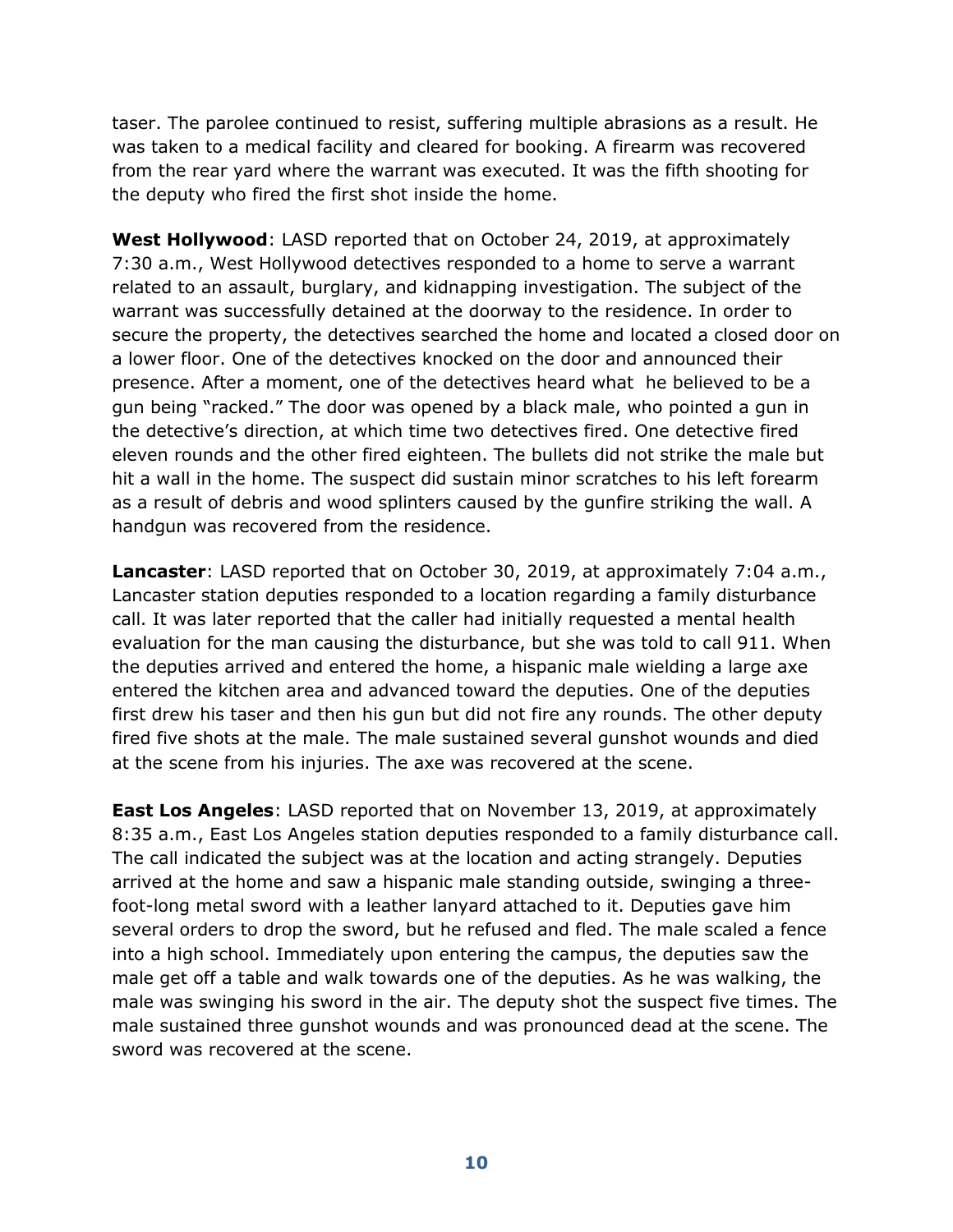**East Los Angeles**: LASD reported that on November 25, 2019, at approximately 3:52 p.m., two East Los Angeles deputies drove into the rear parking lot of a business where they observed a car occupied by a hispanic male in the driver's seat, and a hispanic male outside the passenger side of the car. (Another male was in the vehicle, but it is unclear as to when this observation was made.) Upon contacting the driver, he pulled out a handgun, at which time, the deputies shot at the driver. One deputy fired three rounds and the other fired five rounds. The driver fled in his car. The male standing outside the car was taken into custody by the two deputies, who did not pursue the fleeing male driver.

Responding deputies located the abandoned car a few miles away and located a handgun with a loaded magazine near the vehicle. The suspect driver was located on a Metro bus and arrested. The driver had several scratches to his arm and made inconsistent statements regarding what caused them. At one point he claimed that the scratches were the result of being grazed by the deputies' gunfire.<sup>7</sup> He was taken to the hospital to be treated and was later released into custody. The other occupant of the vehicle was never located.

**East Los Angeles**: LASD reported that on December 16, 2019, at approximately 5:38 p.m., two East Los Angeles deputies stopped a known male who had a warrant for his arrest. The male was walking when the deputies approached him in their patrol car. As the deputies got out of their car, the male pulled out a gun. The deputies fired at the male. It is unclear whether the male was struck during this first volley of gunfire. The male ran away from the deputies. The deputies chased after the male. The male turned to face the deputies and pointed his firearm at them. In response, the deputies shot at the male again striking him six times resulting in gunshot wounds to the upper torso and arms. He was pronounced dead at the scene and his gun was recovered.

**West Los Angeles**: LASD reported that on December 31, 2019, at approximately 5:07 a.m., an off-duty deputy was involved in a shooting. The off-duty deputy was at home, when his wife told him she believed someone had tampered with her car, which was parked in front of their home. The deputy went to check on the car and saw a black male seated in the driver's seat. When the deputy contacted the male, the male lunged towards the deputy. In response, the deputy shot once at the male. The male was struck on his left shoulder and was taken to the hospital, treated for his injuries, and booked into custody.

j

 $<sup>7</sup>$  Even though the male provided three different statements as to how he sustained his scratches, LASD and the</sup> OIG are categorizing this as a "Hit" shooting.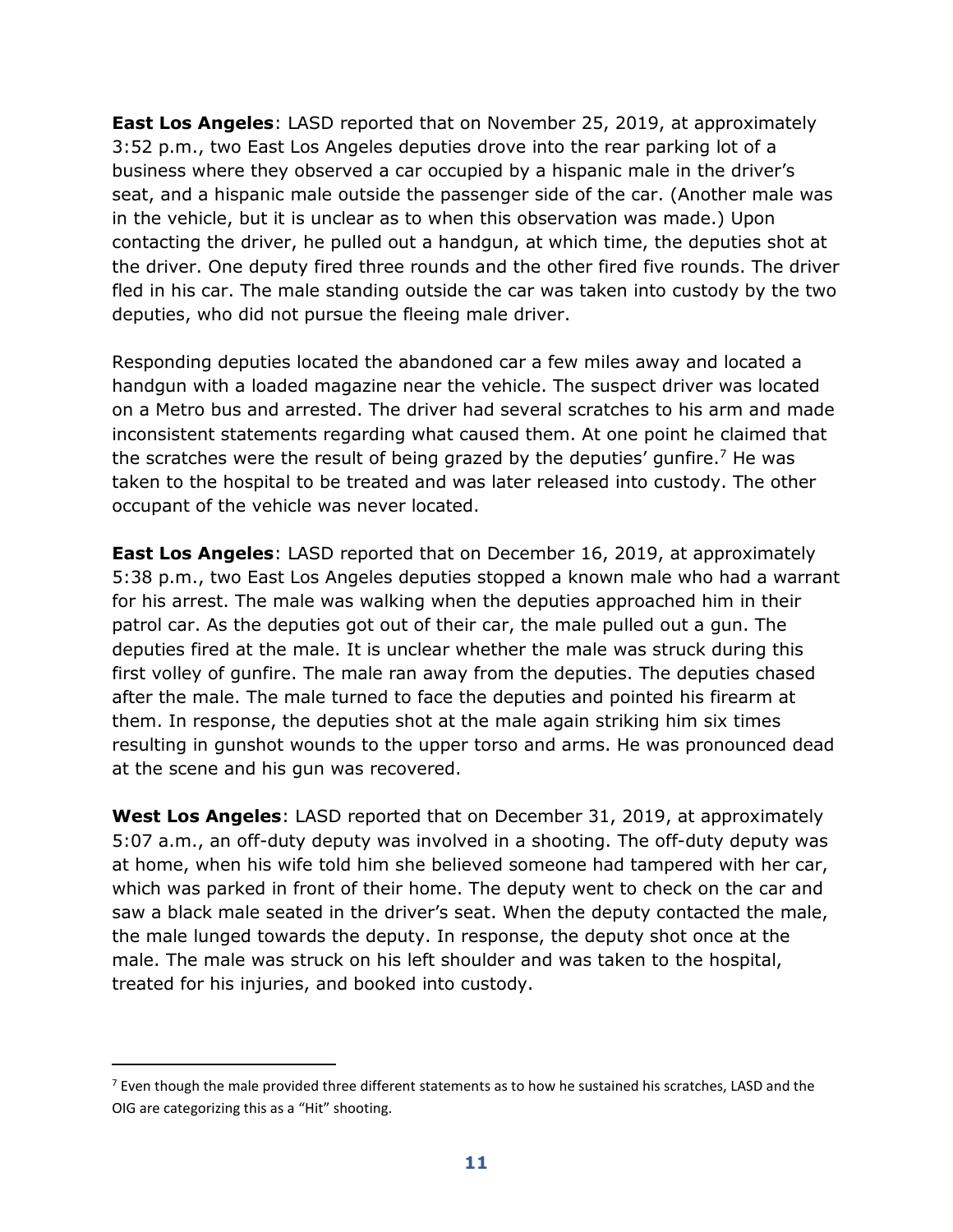# **Comparison to Prior Years**

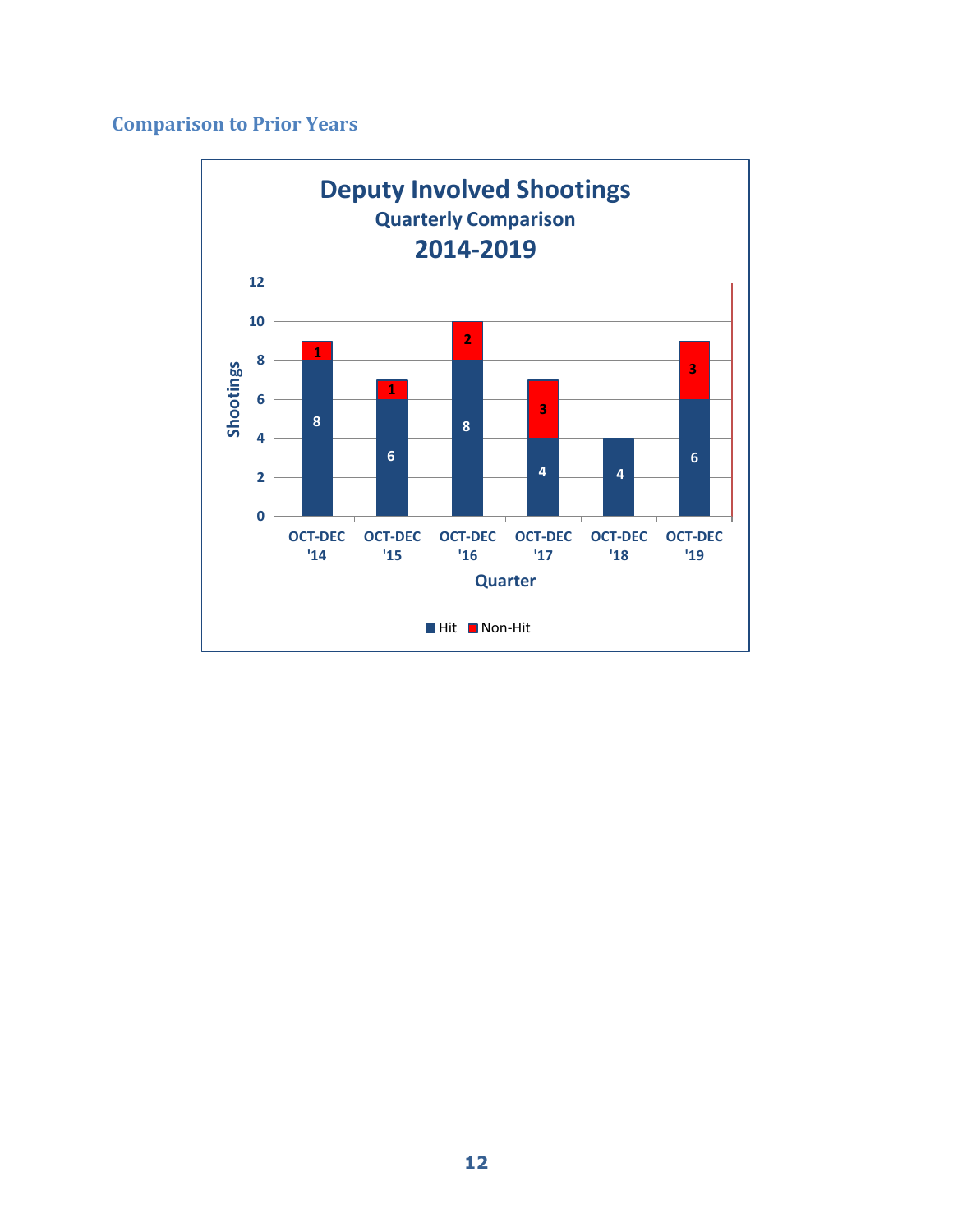

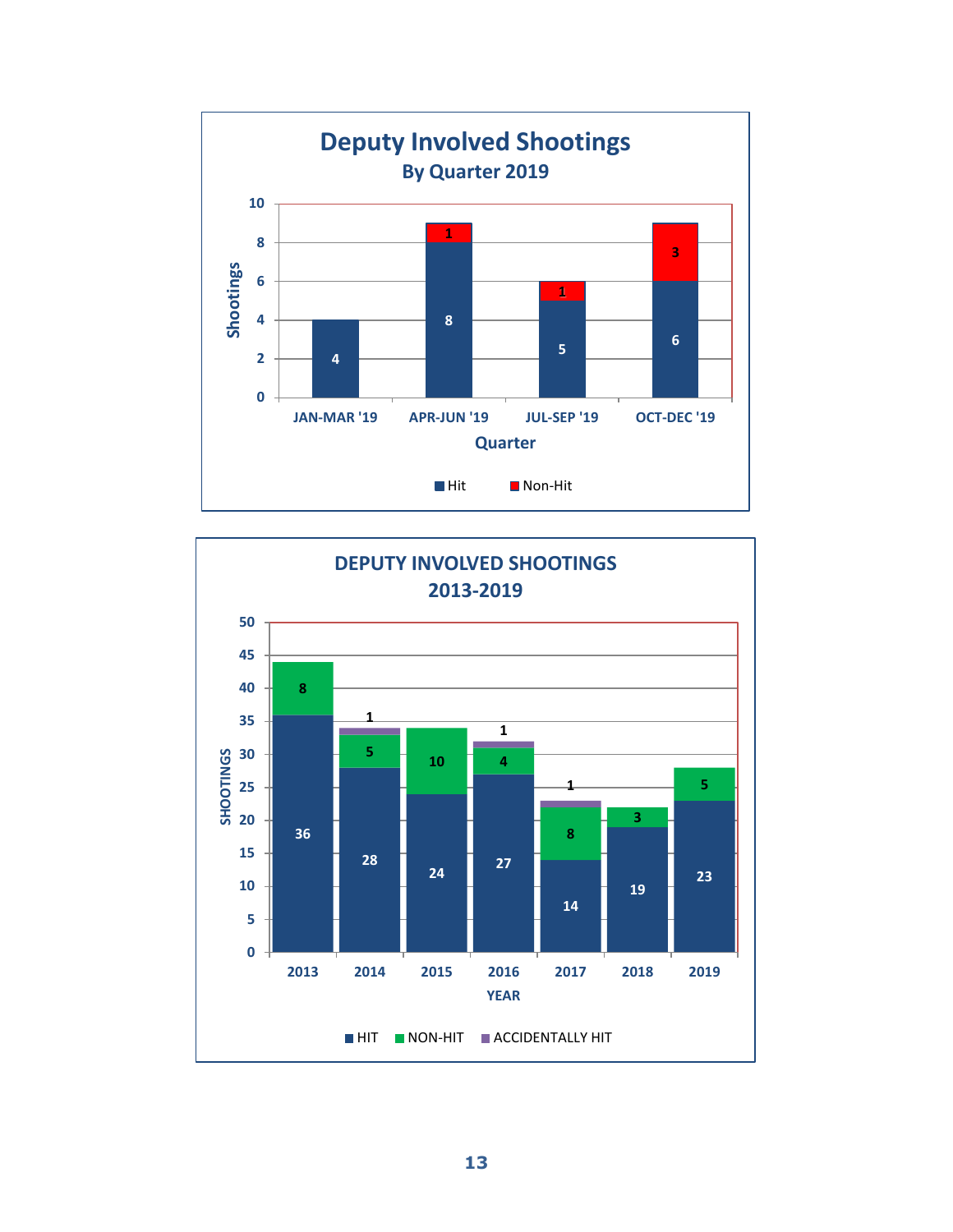# **District Attorney Review of Deputy-Involved Shootings**

LASD's Homicide Bureau investigates all deputy-involved shootings in which a person is injured, regardless of shooting category. The Homicide Bureau submits the completed investigation of each deputy-involved shooting in which a person has been injured and which occurred in the county of Los Angeles to the Los Angeles County District Attorney's Office for review and possible filing of criminal charges.

In a letter dated December 11, 2019, the District Attorney's Office declined to file charges in the [September 19, 2018,](http://da.lacounty.gov/sites/default/files/pdf/JSID-OIS-1202019-HerreraCruz.pdf) fatal shooting death of Rene Herrera and Fernando Cruz. The District Attorney's findings may be found at the District Attorney's web site at: [http://da.lacounty.gov/reports/ois.](http://da.lacounty.gov/reports/ois)

#### <span id="page-15-0"></span>**Homicide Bureau's Investigation of Deputy-Involved Shootings**

The Homicide Bureau is responsible for conducting the investigation of all deputyinvolved shootings, regardless of category, in which a person is injured or killed. After completing its investigation, the Homicide Bureau submits its investigation to the District Attorney for consideration of filing criminal charges. Until a decision is communicated to LASD, the Internal Affairs Bureau (IAB) investigation is suspended and the Police Officer's Bill of Rights of any involved employees are tolled.

If the District Attorney declines to file the case, LASD's Internal Affairs Bureau completes its force review and presents its factual findings to the Executive Force Review Committee (EFRC). Based on a factual and tactical review, the EFRC committee members determine whether department personnel violated any LASD policies during the incident.

For the present quarter, the Homicide Bureau reports 15 shooting cases involving LASD personnel are currently open and under investigation. The oldest case is a March 31, 2019, shooting in the Compton area of South Los Angeles. This shooting is described briefly in the Office of Inspector General's March 2019 Reform and Oversight Efforts: Los [Angeles County Sheriff's Department](https://oig.lacounty.gov/Portals/OIG/Reports/October%202018%20Reform%20and%20Oversight%20Efforts.pdf?ver=2018-10-31-093133-533) report.

This quarter, LASD reports it has sent six cases involving a deputy-involved shooting to the District Attorney for filing consideration.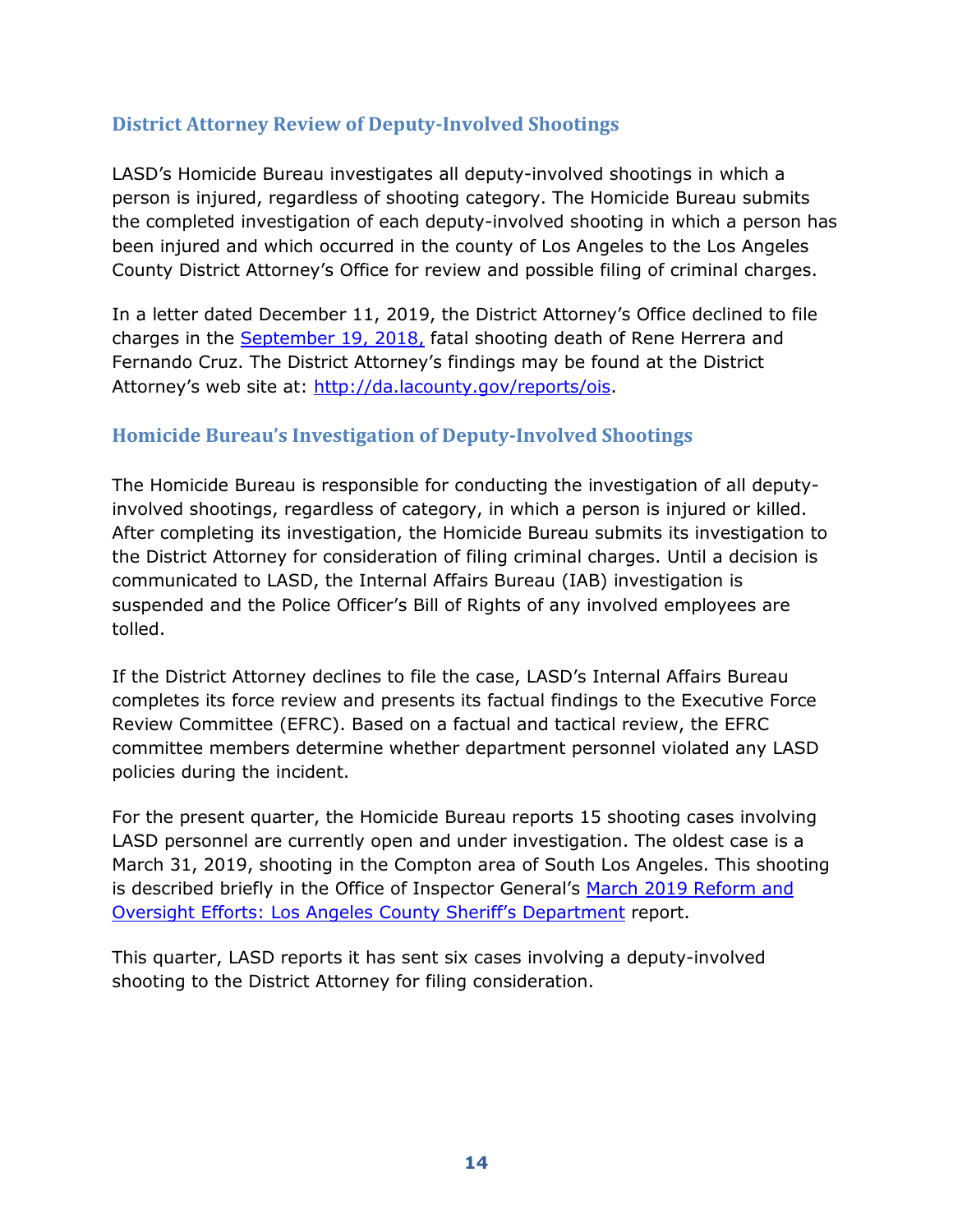#### <span id="page-16-0"></span>**Internal Criminal Investigations Bureau**

LASD's Internal Criminal Investigations Bureau (ICIB) is responsible for investigating criminal misconduct by members of the Department within the Department's jurisdiction.

Last quarter, LASD reports ICIB had 66 active cases. LASD reports sending ten cases this quarter to the District Attorney for filing considerations. The oldest open case ICIB has on its books is from 2016.

#### <span id="page-16-1"></span>**Internal Affairs Bureau**

The Internal Affairs Bureau (IAB) is responsible for conducting administrative investigations of policy violations by LASD members. It is also responsible for responding to and investigating deputy-involved shootings and significant use-offorce cases. Administrative investigations are also conducted at the unit level. The subject's unit command and the IAB command determine whether an investigation is investigated by IAB or remains a unit-level investigation.

As of January 2, 2020, LASD reports opening 87 new administrative investigations. Of these 87 cases, 23 were assigned to IAB, 43 were designated as Unit-Level Investigations, and 21 were entered as criminal monitors. In the same period, IAB reports that 77 cases were closed by IAB or at the unit level. There are 313 pending administrative investigations. Of those 313 investigations, 198 are assigned to IAB and the remaining 115 are pending unit-level investigations.

#### <span id="page-16-2"></span>**Civil Service Commission Dispositions**

j

From September 18, 2019,<sup>8</sup> to December 31, 2019, the Civil Service Commission issued a final decision in six LASD cases. In one of the cases, the Civil Service Commission reduced the Department's discipline, in all others the Commission sustained the Department's findings and discipline.

<sup>&</sup>lt;sup>8</sup> The minutes for the Civil Service Commission meetings held after September 17, 2019, were not released until this quarter; hence, the reason why September 2019 information is included in this fourth quarter report.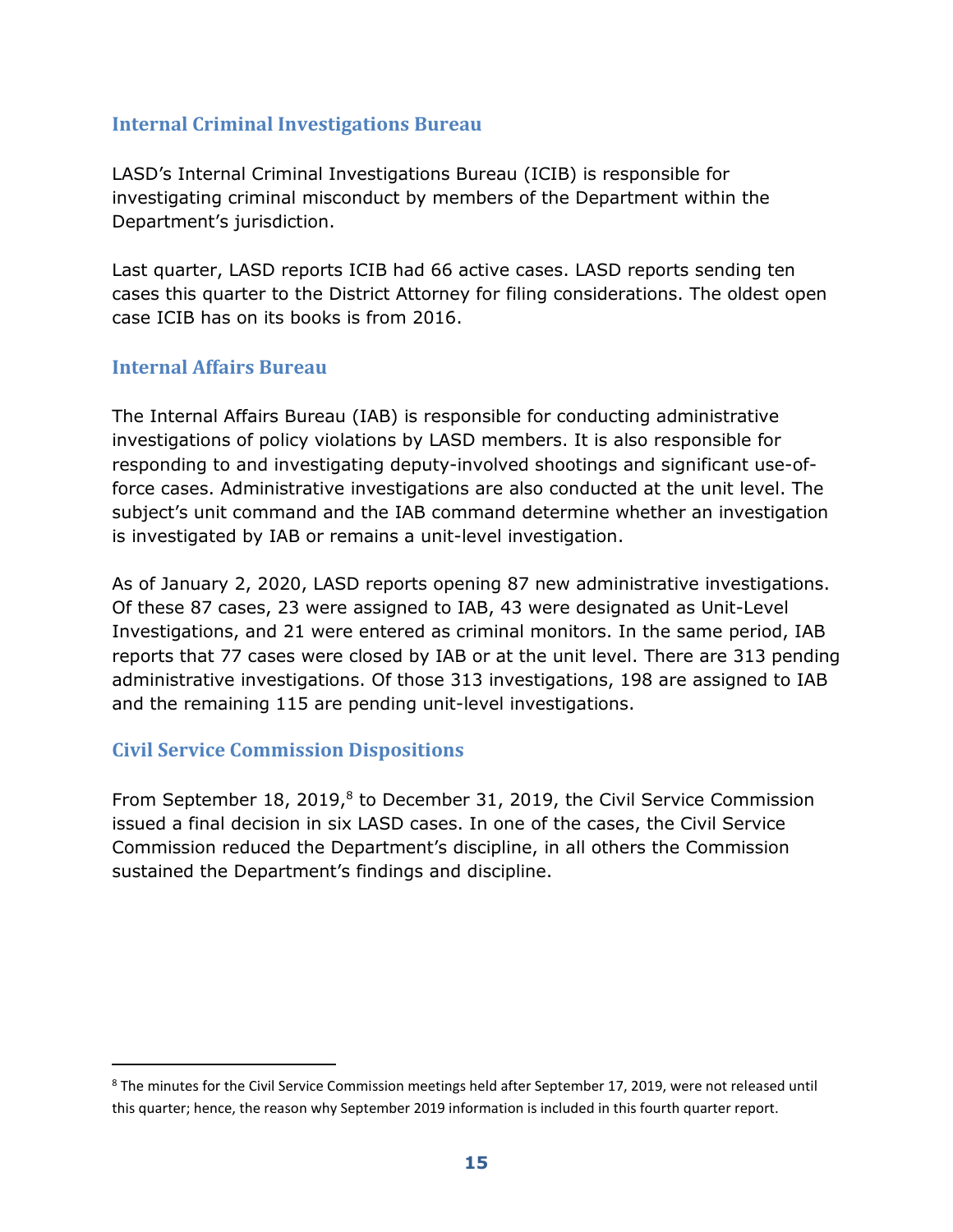# <span id="page-17-0"></span>**CUSTODY DIVISION**

 $\overline{a}$ 

# <span id="page-17-1"></span>**Handling of Prisoner Grievances**

LASD is still in the process of installing iPads in all jail facilities to capture information related to prisoner requests and, eventually, prisoner grievances. There are now a total of 191 installed iPads, an increase of four iPads since the last quarter. There are 57 iPads at Century Regional Detention Facility (CRDF), 48 iPads at Men's Central Jail (MCJ), and 86 iPads at Twin Towers Correctional Facility (TTCF). As previously reported, LASD completed the Wi-Fi upgrades to operate the iPads at TTCF and CRDF. LASD reports that Wi-Fi connection issues at MCJ required LASD to take the iPads off-line until the Wi-Fi upgrades are completed. The implementation plan for iPads at Pitchess Detention Center North (PDC North) is still in development.

LASD has reported that iPads have automatically responded to 4,552,252 requests for information from January 1, 2019, through December 31, 2019. As previously reported, LASD continues to expand the types of information that can be accessed from the iPads and will continue to add information as feasible.

As reported in the Office of Inspector General's January 2018 *Reform and Oversight Efforts: Los Angeles County Sheriff's Department* report, LASD implemented a policy restricting the filing of duplicate and excessive prisoner grievances.<sup>9</sup> LASD reports that between July 1, 2019, and September 30, 2019, 65 prisoners were restricted from filing 139 grievances under this policy.<sup>10</sup> Between October 1, 2019, and December 31, 2019, 18 prisoners were restricted from filing 39 grievances under this policy.

The Department is in the process of revising its grievance limitations policy to expand restrictions on grievances. The Office of Inspector General was provided with the revisions in advance and opposed the changes. The Office of Inspector General is reviewing the impact of these policy changes and is preparing a separate report on this issue.

<sup>9</sup> *See* Los Angeles County Sheriff's Department, *Custody Division Manual*, 8-04/050.00, Duplicate or Excessive Filings of Grievances and Appeals, and Restrictions of Filing Privileges.

<sup>10</sup> As reported in the *Reform and Oversight Efforts: Los Angeles County Sheriff's Department July to September 2019*, LASD reported that the Custody Automated Reporting and Tracking System was not functioning for a portion of the third quarter, and as such, the number of prisoners restricted from filing grievances and the number of grievances restricted under this policy was unavailable and being provided in this report.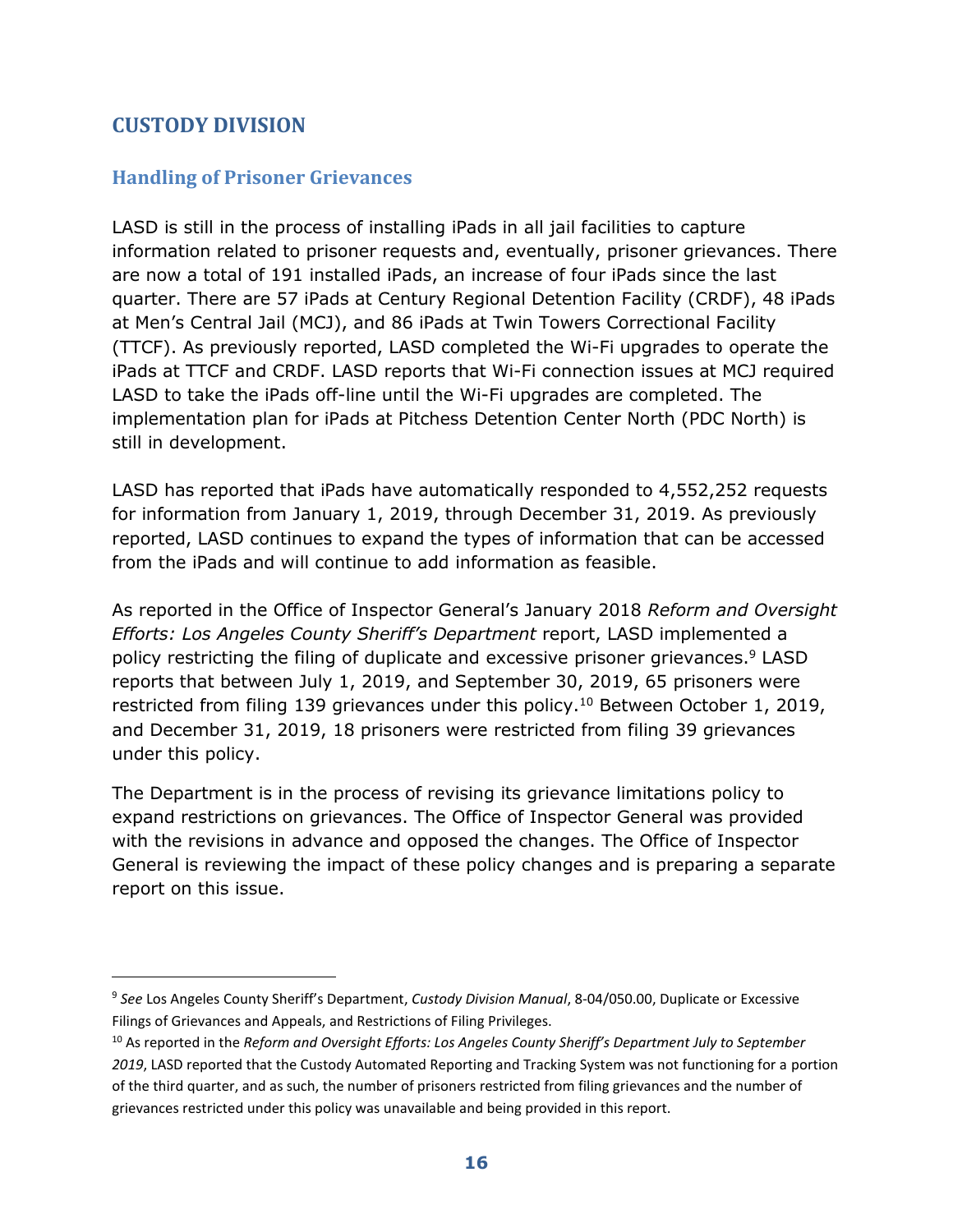# <span id="page-18-0"></span>**In-Custody Deaths**

Between October 1, 2019, and December 31, 2019, eleven individuals died while under the care and custody of LASD. Of these eleven decedents, two died at TTCF, one died at the IRC, one died at MCJ, and seven died in the hospitals to which they had been transported.

Office of Inspector General staff responded to the scene of the two deaths that occurred at TTCF, the death that occurred at MCJ, and the death that occurred at IRC. Office of Inspector General staff also attended the Custody Services Division Administrative Death Reviews for each of the eleven in-custody deaths.

The following summaries, arranged in chronological order, provide brief descriptions of each in-custody death:

On October 21, 2019, an individual at TTCF was reportedly discovered in medical distress during a Title-15 safety check. Medical personnel evaluated the individual and provided medical care in the clinic, where the individual became unresponsive. Emergency aid was rendered, paramedics were called, and the individual was pronounced dead at the scene.

On October 27, 2019, an individual died at Los Angeles County/USC Medical Center (LCMC) after being transported from MCJ on October 20, 2019, for a higher level of care.

On October 18, 2019, an individual at TTCF was reportedly discovered unresponsive during a Title-15 safety check. Deputies and medical personnel rendered emergency aid until paramedics arrived and transported the individual to LCMC. The individual died on November 1, 2019.

On November 3, 2019, an individual reportedly became unresponsive in a cell while speaking with a deputy at the Lancaster Patrol Station lockup. A custody assistant rendered emergency aid until paramedics arrived and transported the individual to Antelope Valley Hospital. The individual died approximately two hours after being transported.

On November 20, 2019, an individual at MCJ was reportedly discovered in medical distress during a Title-15 safety check. Deputies and medical personnel rendered emergency aid in the clinic until paramedics arrived and transported the individual to LCMC. The individual died approximately one hour after being transported.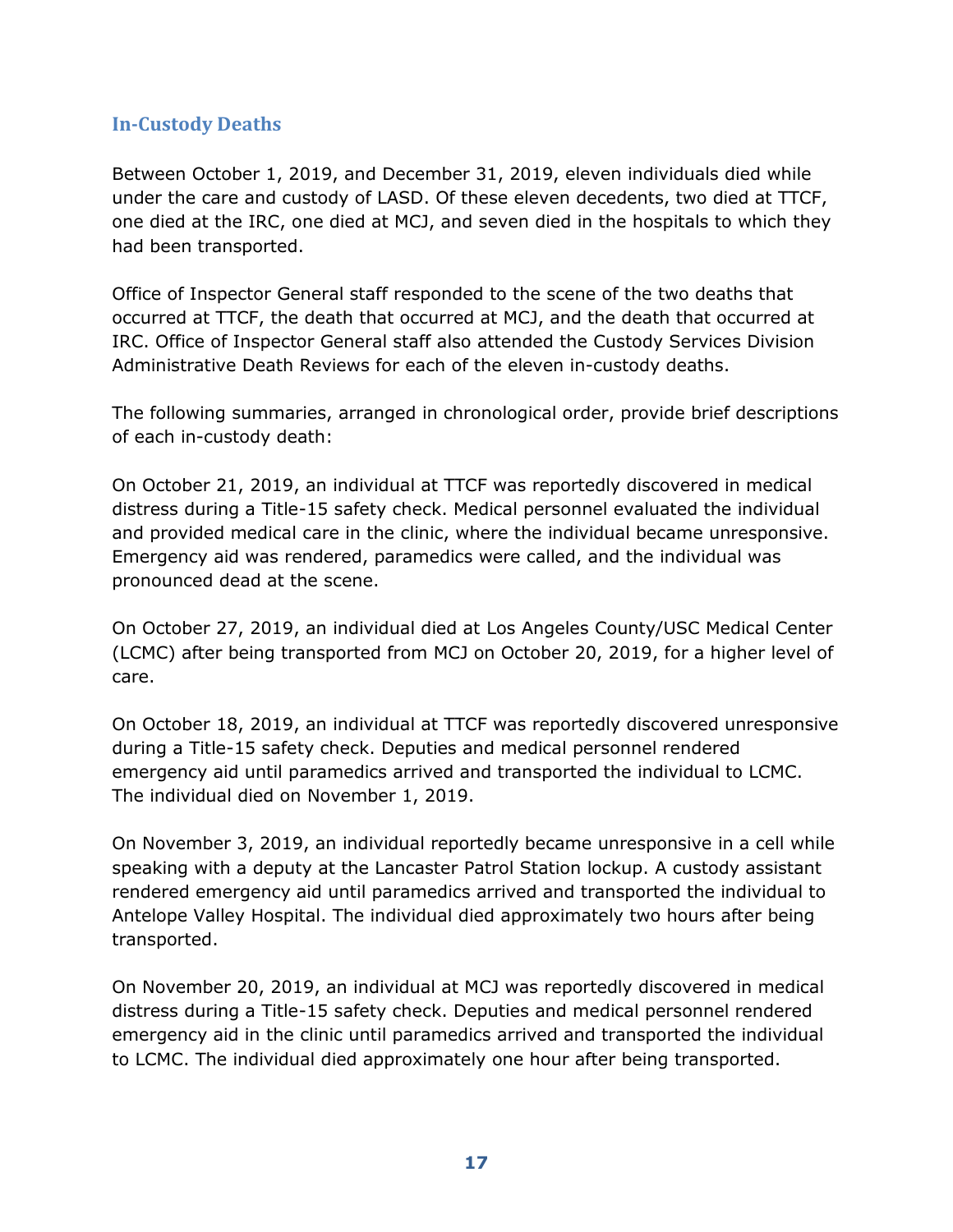On November 24, 2019, an individual died at LCMC after being transported from TTCF's Correctional Treatment Center on November 13, 2019, for a higher level of care.

On November 30, 2019, an individual at TTCF was reportedly discovered unresponsive in a cell during a Title-15 safety check. Emergency aid was rendered, paramedics were called, and the individual was pronounced dead at the scene.

On December 2, 2019, an individual died at Henry Mayo Newhall Hospital after being transported from NCCF on November 27, 2019, for a higher level of care.

On December 18, 2019, an individual died at LCMC after being transported from MCJ on November 27, 2019, for a higher level of care.

On December 21, 2019, an individual in the IRC Clinic became unresponsive. Emergency aid was rendered, paramedics were called, and the individual was pronounced dead at the scene.

On December 28, 2019, an individual at MCJ was reportedly discovered unresponsive during a Title-15 safety check. Emergency aid was rendered, paramedics were called, and the individual was pronounced dead at the scene.

#### <span id="page-19-0"></span>**Other Deaths**

Between October 1, 2019, and December 31, 2019, one individual died under circumstances which do not fit within the current categorical definition of in-custody death but was under the care and custody of LASD when the condition which resulted in the death first became apparent.

The following summary provides a brief description of the circumstances surrounding this death:

On November 9, 2018, an individual was reportedly discovered by deputies in a cell at TTCF during what was described as a suicide attempt. Deputies and medical personnel rendered emergency aid until paramedics arrived and transported the individual to LCMC. The individual was compassionately released from LASD custody on November 20, 2018. The individual died the following year on November 19, 2019.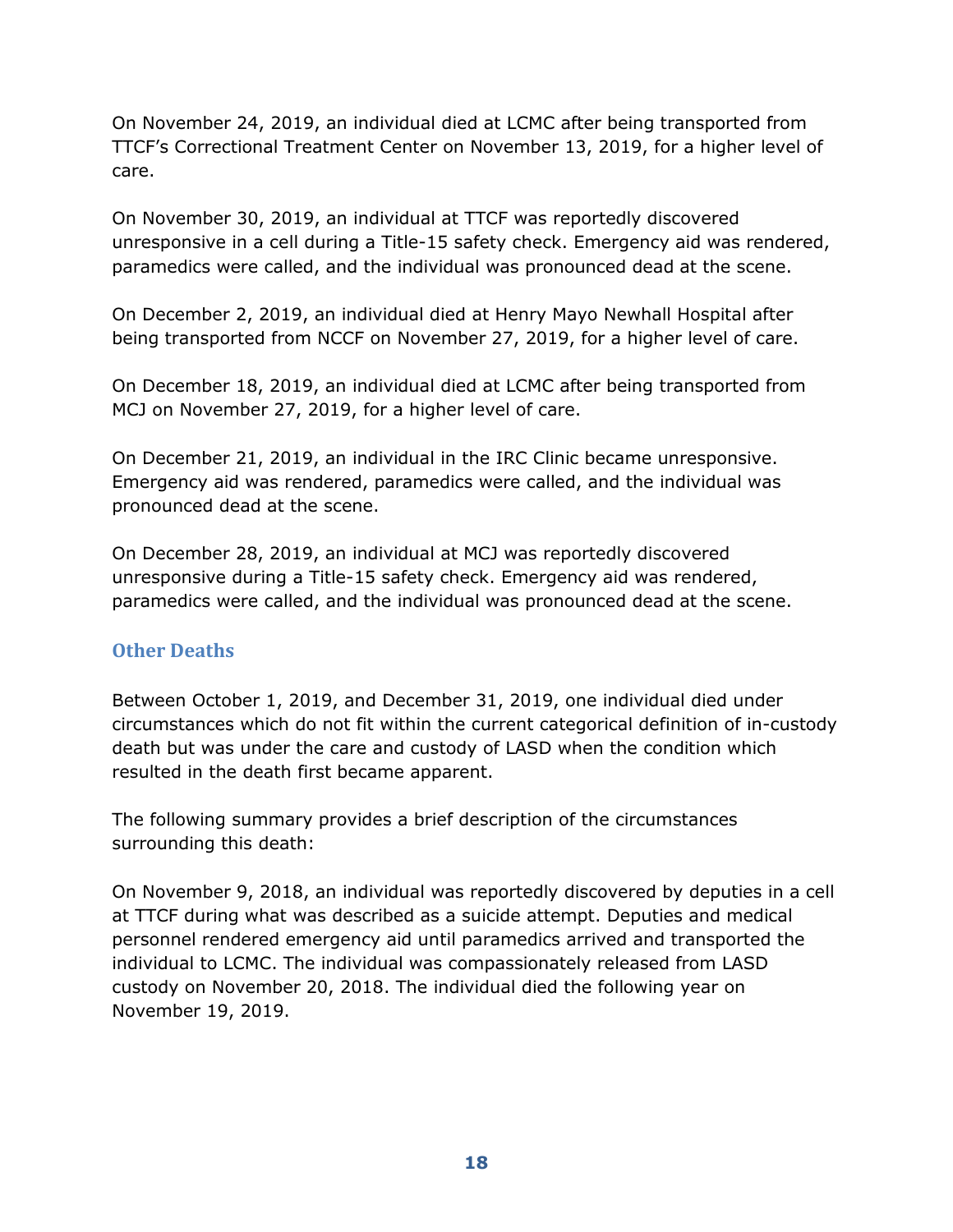### <span id="page-20-0"></span>**Office of Inspector General Site Visits**

Office of Inspector General staff regularly conduct site visits and inspections at LASD's custodial facilities to identify matters requiring attention. All site visits result in follow up. In the fourth quarter of 2019, Office of Inspector General personnel completed 59 site visits and logged 94 monitoring hours inside seven of LASD's jail and lockup facilities. During those visits, Office of Inspector General personnel spoke with prisoners and met with LASD personnel of all ranks, including custody assistants, civilian staff, clergy, and volunteers. As part of the Office of Inspector General's jail monitoring, Office of Inspector General staff attended 61 Custody Services Division executive and administrative meetings and met with division executives for 66 monitoring hours.

Office of Inspector General personnel also continued to meet with prisoners housed in general population modules, administrative segregation units, disciplinary units, and medical and mental health units. The Office of Inspector General monitors met with and received input from individuals at cell front, during recreation and treatment group time, and in private interview rooms when necessary to ensure confidentiality. The following chart represents LASD facilities visited from October 1, 2019, through December 31, 2019:

| <b>Facility</b>                              | <b>Site Visits</b> |
|----------------------------------------------|--------------------|
| Century Regional Detention Facility (CRDF)   | 3                  |
| Inmate Reception Center (IRC)                | 8                  |
| Los Angeles County/USC Medical Center (LCMC) |                    |
| Men's Central Jail (MCJ)                     | 25                 |
| North County Correctional Facility (NCCF)    | 4                  |
| Pitchess Detention Center South (PDC South)  |                    |
| Twin Towers Correctional Facility (TTCF)     | 17                 |
| Total                                        | 59                 |

# <span id="page-20-1"></span>**Custody Operations and Immigration and Customs Enforcement**

On January 10, 2017, the Board asked the Office of Inspector General to review, analyze and make recommendations as to LASD's conformance with its policies as they relate to immigration issues and the necessity of implementing additional policies to ensure compliance and transparency.<sup>11</sup> Since 2017, the Office of Inspector General has submitted multiple reports to the Board regarding LASD's

-

<sup>&</sup>lt;sup>11</sup> Los Angeles County Board of Supervisors motion by Supervisors Hilda L. Solis and Sheila Kuehl <http://file.lacounty.gov/SDSInter/bos/supdocs/110755.pdf>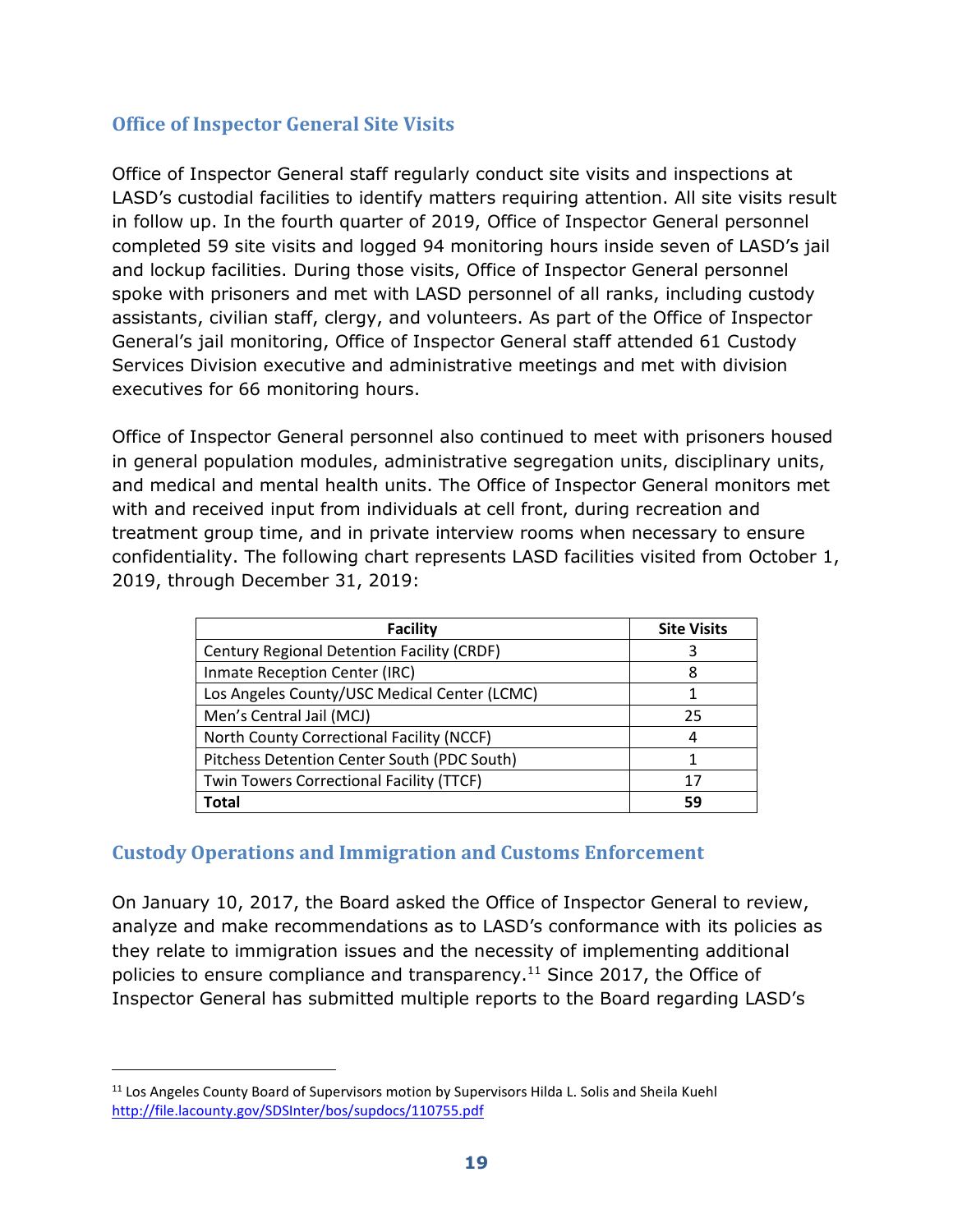adherence to its policies and procedures and its compliance with all relevant federal, state and local laws as they relate to immigration issues.

After a review of the Sheriff's new policies and procedures as they relate to Immigration and Customs Enforcement (ICE) transfers, multiple visits to IRC, review of transfer data provided to the Office of Inspector General and our attendance at several immigration working group meetings, the Office of Inspector General determined that LASD had transferred an apparently small number of prisoners to ICE in violation of Government Code section 7282.5(a)(6) as amended by Senate Bill 54. In response LASD has modified its selection criteria.

#### **Changes Made to LASD ICE Transfer Procedures**

All prisoners booked have their fingerprints scanned by the arresting agency at the time of booking. Using the Federal Bureau of Investigation's (FBI) Integrated Automated Fingerprint Identification System (IAFIS) and Department of Homeland Security's (DHS) automated biometric identification system (IDENT), fingerprints are automatically sent to the FBI as well as ICE immigration databases. If ICE believes a prisoner may be deportable, an immigration detainer is issued for the prisoner. A copy of the detainer is then emailed to LASD custody assistants. As required by the TRUTH Act, a copy of the detainer and a LASD-created TRUTH Act form is provided to the prisoner, notifying them of the issuance of the detainer. To determine whether a transfer may be made pursuant to Senate Bill 54 (SB 54), LASD custody assistants "qualify" the prisoner using a series of qualifying criminal conviction lists generated by LASD. Once a prisoner is "qualified" and all notification requirements are satisfied pursuant to the TRUTH Act, the transfer process begins.

#### **Former ICE Transfer Procedure at IRC**

Prior to its removal on December 17, 20I9, inside the IRC release area, a large monitor displayed the names and booking numbers of prisoners pending release. The same information would then be uploaded on to an LASD public website. Once the release date was confirmed, ICE would initiate the transfer process, pick up the prisoner's transfer paperwork generated by LASD custody assistants and arrange for transportation of the prisoner using ICE contractors. Upon arrival, ICE contractors would pick up the prisoner's property and money from an area past the IRC Release Area where the prisoner was being held, and then walk back to the IRC Release Area to take custody of the prisoner from inside his cell and transport him to ICE.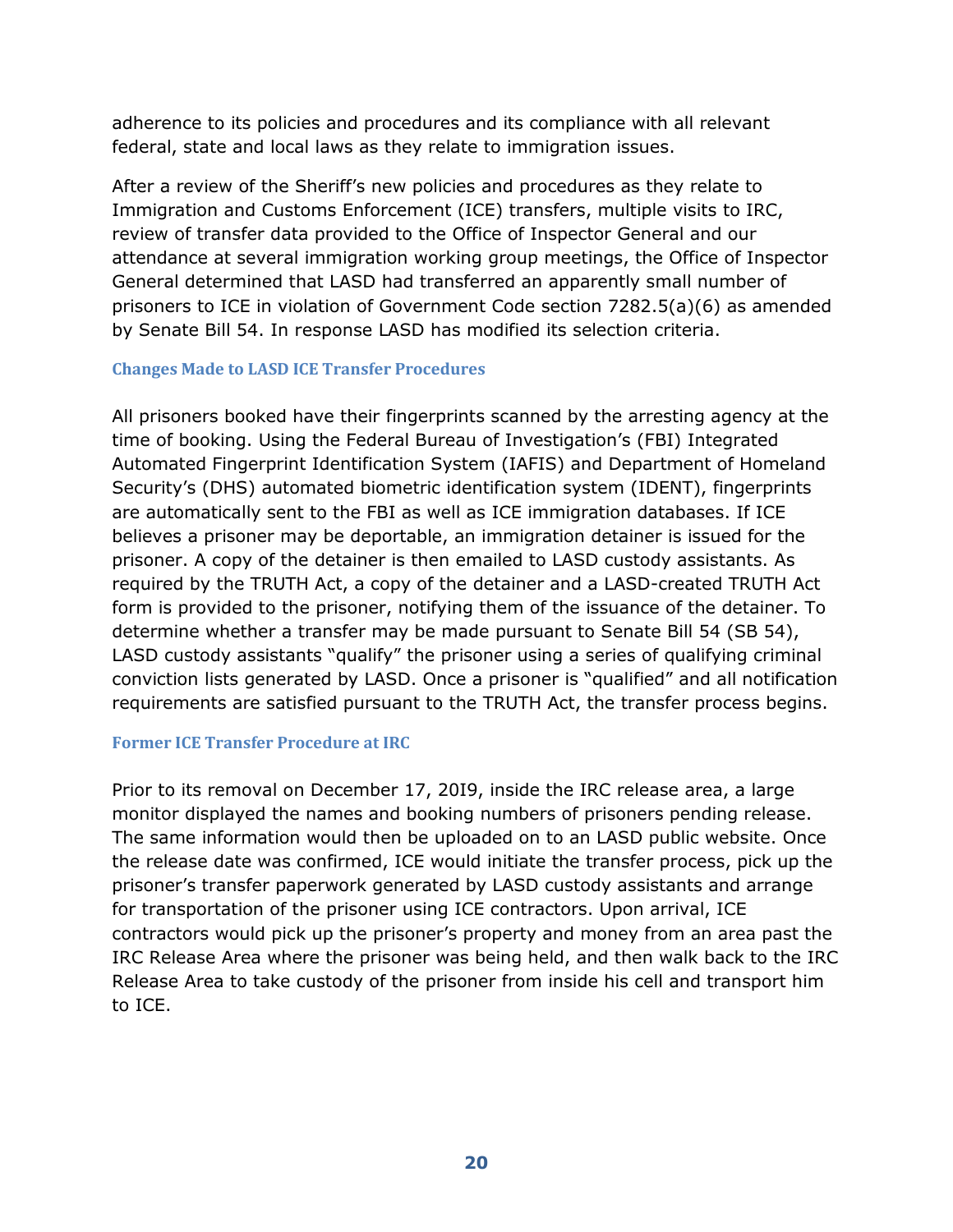#### **New ICE Transfer Procedures at IRC**

As of February 1, 2019, *sworn* ICE agents no longer have physical access to IRC. To process transfers, ICE confirms a prisoner's pending release remotely using the LASD public website. LASD custody assistants then email the prisoner's transfer paperwork to ICE, notifying them that the prisoner is "qualified" for transfer along with a message to "arrange for transportation." LASD custody assistants then walk the prisoner's paperwork down to the IRC Custody line area located approximately 80 feet from the IRC release area to await the arrival of ICE contractors to transport the prisoner to ICE. Once ICE contractors arrive, they pick up the prisoner's property and money located past the IRC release area where the prisoner is being held (as they did in the past), then pass through the release area again to head back to the IRC custody line area to await transfer. LASD custody line deputies then remove the prisoner from his cell at the IRC Release Area, escort him down to the IRC custody line area and transfer him to the ICE contractors who transport him to ICE.

#### **LASD'S "Qualifying Transfer List"**

Senate Bill 54 (SB 54) allows local law enforcement to generate their own "qualifying" transfer list based on the enumerated crimes listed in SB 54 (which remained the same crimes listed under the California TRUST Act).

In 2016, LASD maintained a lengthy list of "qualifying" felony convictions that was created in 2014 after the enactment of the TRUST Act, but opted to include only two out of the hundreds of "qualifying" misdemeanor convictions available. As a result, a total of 1,007 transfers were made to ICE in 2016, each for a felony conviction. No prisoner was transferred to ICE in 2016 for a misdemeanor conviction.

In 2017, LASD maintained the same felony transfer list, but added one additional "qualifying" misdemeanor conviction to the list for a total of three "qualifying" misdemeanors. In 2017, a total of 1,223 prisoners were transferred to ICE. Of these, 1,142 transfers were for a felony conviction and 81 were for a misdemeanor conviction. According to LASD, all 81 misdemeanor transfers were for domestic violence convictions, which was the crime added to the qualifying misdemeanor crimes list that year.

When SB 54 went into effect in 2018, LASD continued using the same felony list, but expanded its misdemeanor list to include a total of 151 "qualifying" misdemeanor convictions. Consequently, the number of prisoners transferred for misdemeanor convictions increased from 81 the previous year to 220 in 2018.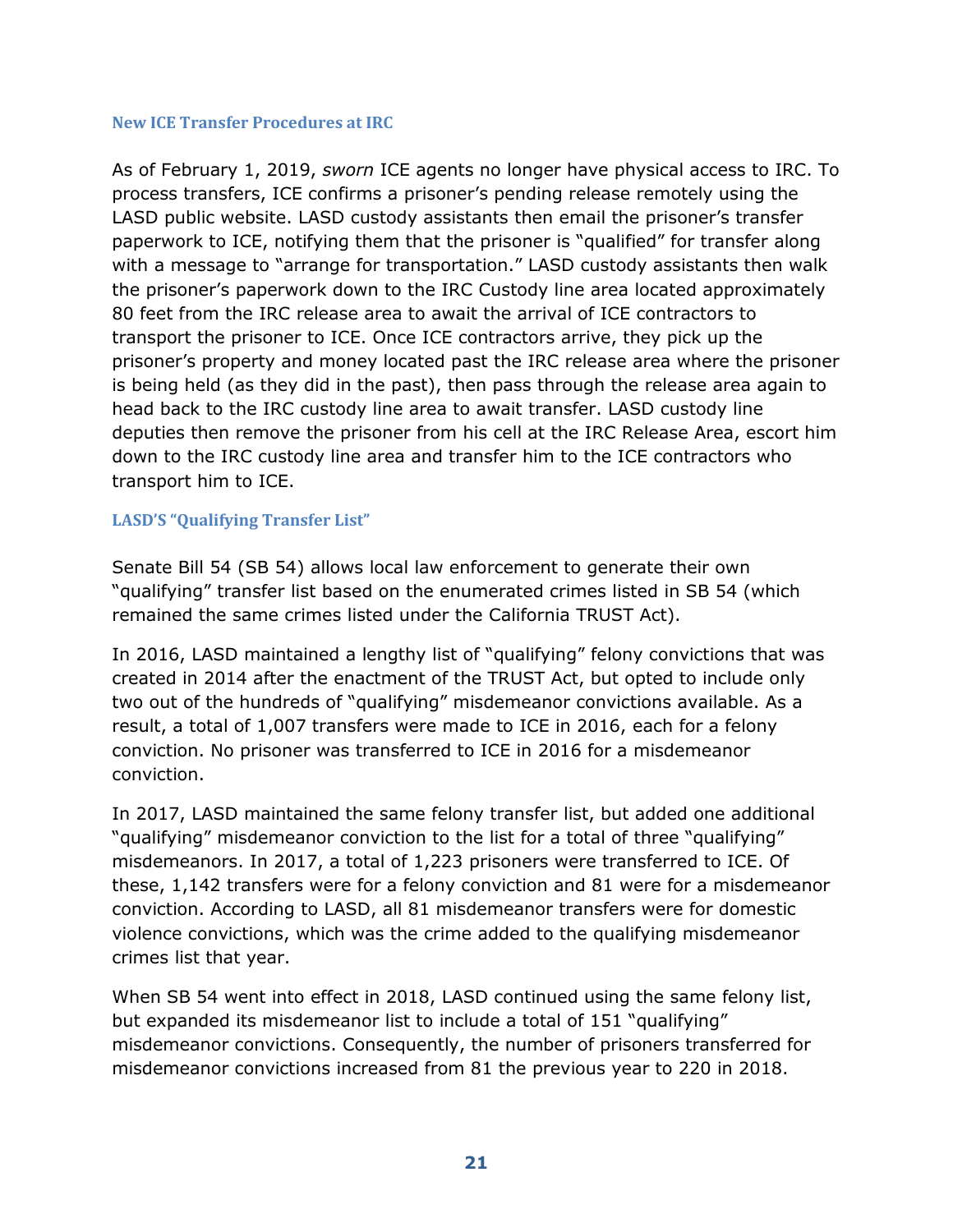However, the number of prisoners transferred for felony convictions was *reduced by 36%*, to a total of 725.

The current LASD administration has stated an intention to reconsider LASD's "qualifying" transfer list and "pare that list down substantially" to "reduce it to reflect *only the most serious charges,*" <sup>12</sup> with the goal of "not letting [] *violent criminals* back into the community where they pose a threat."<sup>13</sup> (Emphasis added). Subsequently, LASD reduced the "qualifying" misdemeanor list from 151 to 101 crimes and reduced the wash-out<sup>14</sup> period from five years to three years. The felony transfer list remained the same. A review of the data provided to the Office of Inspector General by LASD shows that the 50 misdemeanor convictions the current administration eliminated from the misdemeanor list accounted for only 1.9% of the total transfers made in 2018 under the former administration.

The terms "serious" and "violent" have specific meanings under the law – they are a subset of felonies which receive enhanced sentences, including under the three strikes law. SB 54 covers crimes that are *not* delineated as serious or violent in the Penal Code and gives local law enforcement the option of including them in their transfer lists. The Office of Inspector General reported on the prior administration's use of these terms in a manner that gave the impression that only serious and violent felons were transferred to ICE.<sup>15</sup> Crimes that are not legally designated as serious or violent remain on LASD's transfer list. Of felony transfers, sixteen percent were legally designated serious and violent during the period of February to April in 2018. In 2019, initial data suggests an increase to twenty-three percent.

#### **Senate Bill 54 (California Values Act)**

 $\overline{a}$ 

On January 1, 2018, Senate Bill 54, commonly known as the "Sanctuary Bill," replaced the California TRUST Act, placing additional restrictions on local law enforcement agencies' cooperation with ICE. SB 54 gives local law enforcement the

<sup>&</sup>lt;sup>12</sup> Antelope Valley Press, New L.A Sheriff Pledges to Limit Cooperation with ICE, December 19, 2018 at: [https://www.avpress.com/news/around\\_the\\_state/new-l-a-sheriff-pledges-to-limit-cooperation-with](https://www.avpress.com/news/around_the_state/new-l-a-sheriff-pledges-to-limit-cooperation-with-ice/article_f6a6ab86-0360-11e9-a18e-db1236e8afb2.html)[ice/article\\_f6a6ab86-0360-11e9-a18e-db1236e8afb2.html](https://www.avpress.com/news/around_the_state/new-l-a-sheriff-pledges-to-limit-cooperation-with-ice/article_f6a6ab86-0360-11e9-a18e-db1236e8afb2.html)

<sup>13</sup> Los Angeles Times, *ICE is still playing role in L.A jails despite Sheriff Villanueva kicking agents out*, June 25, 2019 at:<https://www.latimes.com/local/lanow/la-me-sheriff-ice-jail-20190625-story.html>

<sup>14</sup> "Wash-out" period refers to the amount of time within which the current arrest occurred after the conviction for the crime which qualifies the prisoner for release to ICE, in this case meaning unless the prior conviction occurred within three years the conviction does not qualify the prisoner for release to ICE.

<sup>15</sup> See Office of Inspector General, County of Los Angeles, *Immigration: Public Safety and Public Trust*, October 2017, p.13 at:

[https://oig.lacounty.gov/Portals/OIG/Reports/Immigration\\_Public%20Safety%20and%20Public%20Trust](https://oig.lacounty.gov/Portals/OIG/Reports/Immigration_Public%20Safety%20and%20Public%20Trust_Rev.pdf?ver=2018-06-21-143525-690) [\\_Rev.pdf?ver=2018-06-21-143525-690](https://oig.lacounty.gov/Portals/OIG/Reports/Immigration_Public%20Safety%20and%20Public%20Trust_Rev.pdf?ver=2018-06-21-143525-690)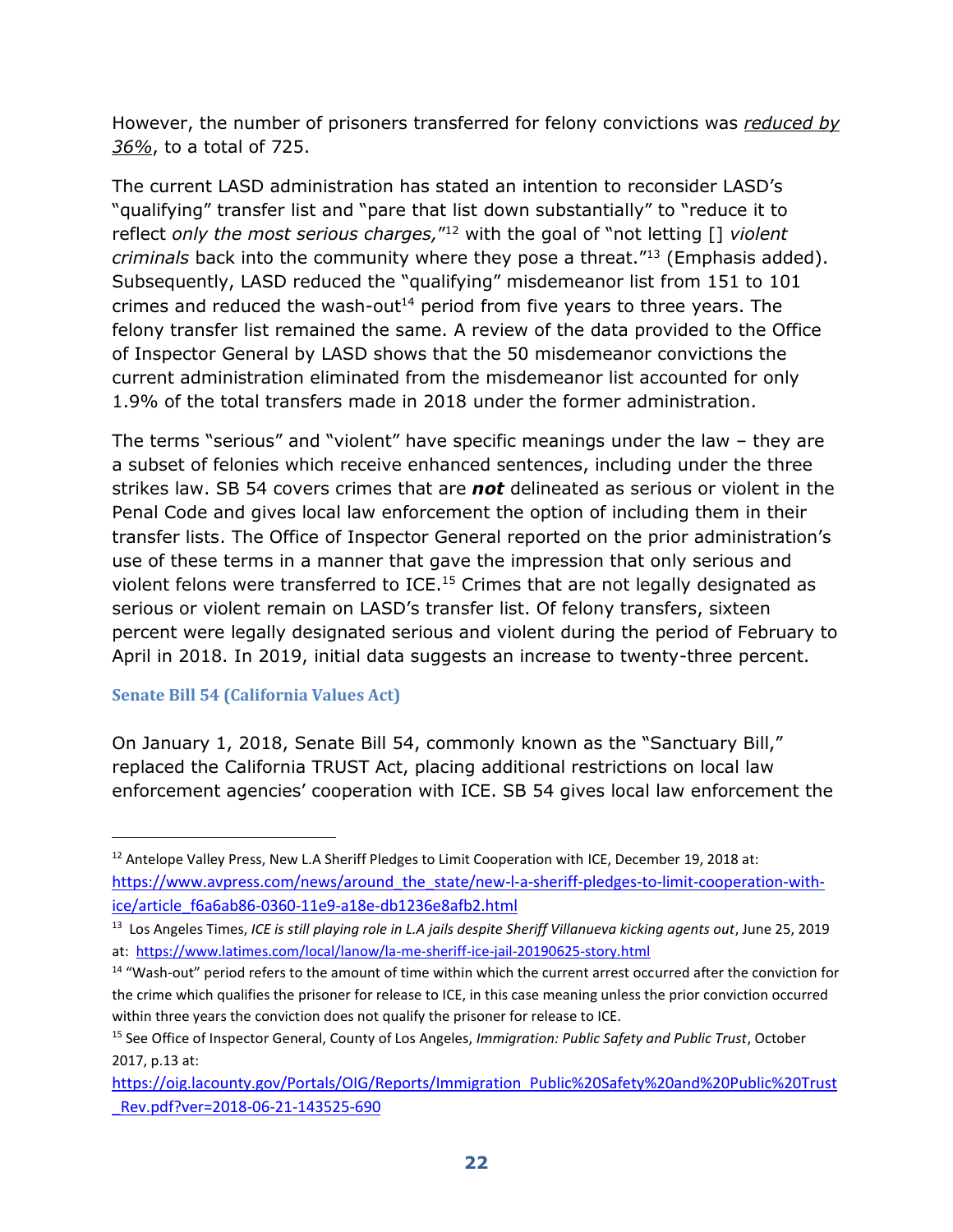discretion to cooperate with ICE and, as with the TRUST Act, provides a "qualifying" list of convictions local law enforcement may use to transfer individuals to ICE custody. The only change made to the list was the addition of a 15-year wash-out period for some enumerated felonies, whereas no such limit was in effect under the TRUST Act.

Under SB 54, local law enforcement agencies who *elect* to cooperate with ICE can transfer an individual to ICE custody if the person meets any of the following criteria:

- (1)has a conviction of a serious and violent felony listed under Penal Code section 1192.7(c) or 667(c);
- (2)has been convicted of a felony punishable by imprisonment in the state prison;
- (3)has been convicted of a misdemeanor within the last five years that is punishable as either a misdemeanor or felony, or has been convicted of a felony enumerated in SB 54 within the last 15 years;
- (4)is registered on the California Sex and Arson Registry; or
- (5)has been convicted of certain felonies.<sup>16</sup>

#### **Proposition 47: Safe Neighborhood and Schools Act**

Proposition 47, known as the "Safe Neighborhood and Schools Act" was approved by California voters on November 4, 2014. As a result, certain property and drug offenses previously charged as felonies were reduced to straight misdemeanors. Individuals convicted of these crimes as felonies prior to the enactment of Proposition 47 could now petition the court to seek reduction of their conviction to straight misdemeanors. Such a reduction would render them ineligible for transfer to ICE under SB 54.

Recognizing the significance of Proposition 47 as it relates to deportation, SB 54 amended California Government Code section 7282.5(a)(6) as follows, to prevent local law enforcement from "qualifying" a prisoner for transfer if Proposition 47 renders the prisoner ineligible.

*In no case* shall cooperation occur pursuant to this section for individuals *arrested, detained, or convicted* of misdemeanors that were previously felonies, or were previously crimes punishable as either misdemeanors or

 $\overline{a}$ 

<sup>16</sup> *See* California Government Code section 7282.5(a)(1)-(5).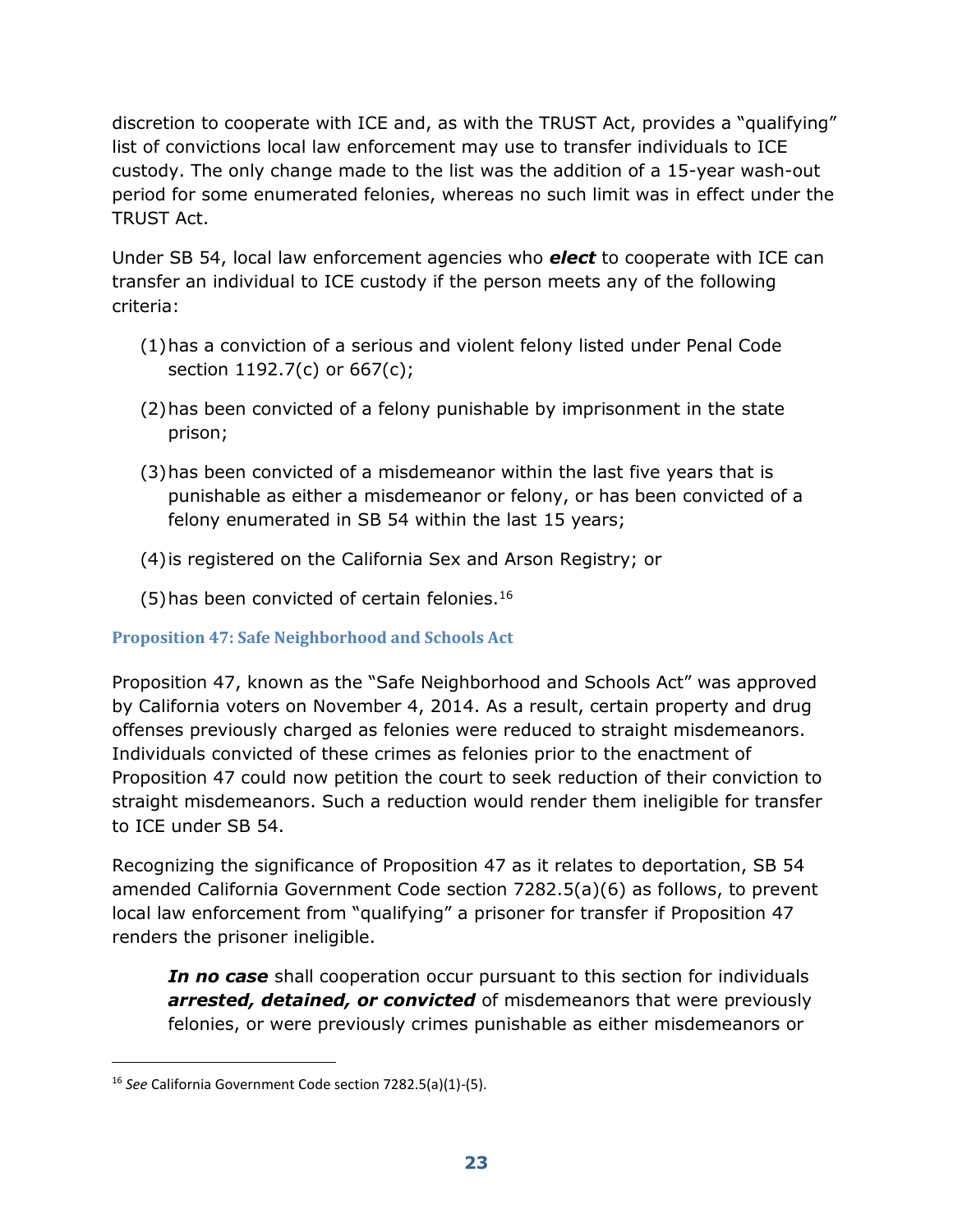felonies, prior to the passage of the Safe Neighborhoods and Schools Act of 2014 as it amended the Penal Code (emphasis added). $17$ 

An ambiguity exists in Government Code section 7282.5(a)(6) as to whether all crimes covered by Proposition 47 preclude transfer, or whether transfer is precluded only when an individual obtains a reduction under Proposition 47.

On March 28, 2018, the California Department of Justice (DOJ) issued an information bulletin to provide guidance to law enforcement agencies regarding SB 54. The guidelines explain that misdemeanor convictions for crimes affected by Proposition 47, "including felony convictions that were reduced to misdemeanors or re-designated as misdemeanors by a court as a result of Proposition 47, cannot serve as the basis for transfers or providing release date information to immigration authorities."<sup>18</sup> The bulletin requires local law enforcement to "*carefully review* an individual's record of arrests and prosecutions to determine whether a listed felony conviction was reduced to a misdemeanor or re-designated as a misdemeanor by a court under Proposition 47. If so, cooperation with immigration authorities is **prohibited.**" (emphasis added)<sup>19</sup>

In February 2018, the Immigrant Legal Resource Center (ILRC) issued a practice advisory for criminal defenders, discussing the provisions of SB 54. The guide explains that "[i]n no case are Proposition 47 offenses subject to notice or transfer requests," adding that "[t]he ILRC's interpretation [of Government Code section 7282.5(a)(6)] is that *all* Prop 47 offenses should be protected, including those felonies that are eligible to be reduced or reclassified, but have not yet been."<sup>20</sup>

Government Code section 7282.5 (a)(1)-(6) gives local law enforcement the discretion to cooperate with immigration authorities under limited circumstances. Subsections  $(a)(1)-(5)$  of the code, allows cooperation with immigration authorities *only if* the prisoner has been convicted of a specific offense enumerated by the law. Subsection (a)(6), however, expands this restriction by also prohibiting cooperation in situations where an individual has been "arrested" or "detained" for a crime

 $\overline{a}$ 

<sup>17</sup> California Government Code section 7282.5(a)(6).

<sup>&</sup>lt;sup>18</sup> California Department of Justice, Division of Law Enforcement: Responsibilities of Law Enforcement Agencies Under the California Values Act, California TRUST Act, and the California TRUTH Act, No. DLE-2018-01, on March 28, 2018, p.5 at: [https://oag.ca.gov/sites/all/files/agweb/pdfs/law\\_enforcement/dle-18-01.pdf](https://oag.ca.gov/sites/all/files/agweb/pdfs/law_enforcement/dle-18-01.pdf)  $19$  *Id*.

<sup>20</sup> Immigrant Legal Resource Center, Practice Advisory, *S 54 and the California Values Act*: A Guide for Criminal Defenders, February 2018, p.11 at: [https://www.ilrc.org/sites/default/files/resources/s](https://www.ilrc.org/sites/default/files/resources/sb54_advisory-gr-20180208.pdf) 54\_advisory-gr-[20180208.pdf](https://www.ilrc.org/sites/default/files/resources/sb54_advisory-gr-20180208.pdf)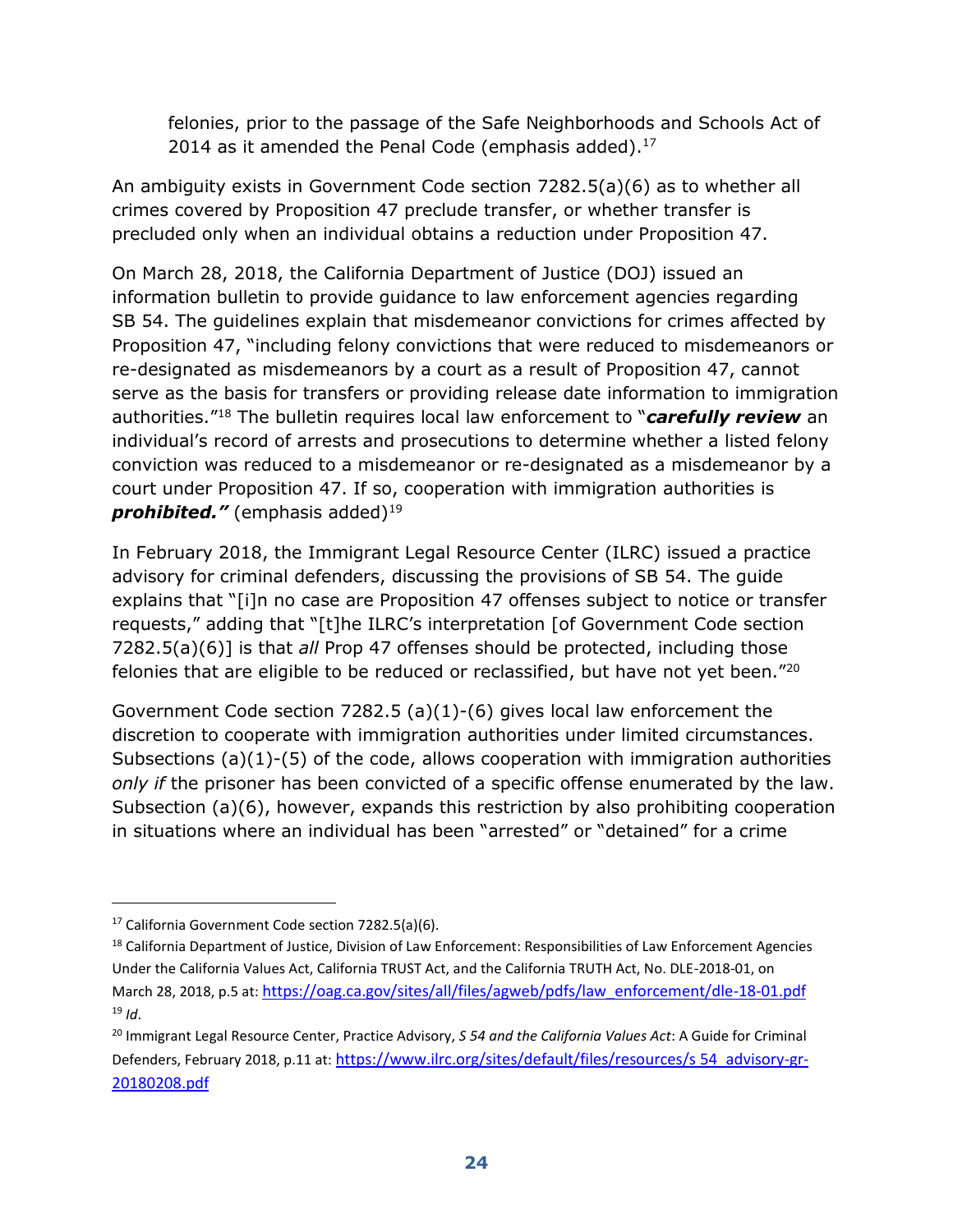covered by Proposition 47, both circumstances that occur *prior* to the disposition of a case.

In 2017, the Office of Inspector General recommended that LASD review its "qualifying" conviction list to ensure compliance with Government Code section 7282.5(a)(6) and Proposition  $47.^{21}$ 

#### **LASD has Transferred Inmates to ICE in Violation of Senate Bill 54**

To determine whether LASD reviewed its "qualifying" conviction list to ensure compliance with Government Code section 7282.5(a)(6) and Proposition 47 as recommended by the Office of Inspector General, the Office of Inspector General conducted an initial review of approximately 283 prisoner transfers made by LASD to ICE from January 1, 2019, through July 31, 2019. This review revealed that 26 of the 283 prisoners transferred to ICE were "qualified" on a crime covered by Proposition 47.

A preliminary review of each of the 26 prisoner packets confirmed custody assistants "qualify" a prisoner for transfer based solely on a prisoner's criminal history using the Consolidated Criminal History Reporting System (CCHRS), California Law Enforcement Telecommunications System (CLETS) and those systems accessible through the Department's Justice Data Interface System (JDIC). Custody assistants do not have direct access to court databases, such as the Los Angeles County Superior Court's Data and Document Exchange Service (DDES), nor can they access any criminal databases outside of the county of Los Angeles, rendering it impossible for custody assistants to verify the status of a prisoner's Proposition 47-eligible conviction that occurred outside the county of Los Angeles.

Once the Office of Inspector General notified LASD that 26 prisoners may have been illegally transferred, LASD personnel, outside the presence of the Office of Inspector General, spent approximately 20 hours reviewing court records using the Los Angeles Superior Courts Data and Document Exchange Service (DDES), to obtain additional information on each of the 26 cases. After LASD's preliminary

-

<sup>21</sup> See Office of Inspector General, County of Los Angeles, *Immigration: Public Safety and Public Trust*, October 2017, pp.14 – 16 at:

[https://oig.lacounty.gov/Portals/OIG/Reports/Immigration\\_Public%20Safety%20and%20Public%20Trust\\_Rev.pdf?](https://oig.lacounty.gov/Portals/OIG/Reports/Immigration_Public%20Safety%20and%20Public%20Trust_Rev.pdf?ver=2018-06-21-143525-690) [ver=2018-06-21-143525-690](https://oig.lacounty.gov/Portals/OIG/Reports/Immigration_Public%20Safety%20and%20Public%20Trust_Rev.pdf?ver=2018-06-21-143525-690)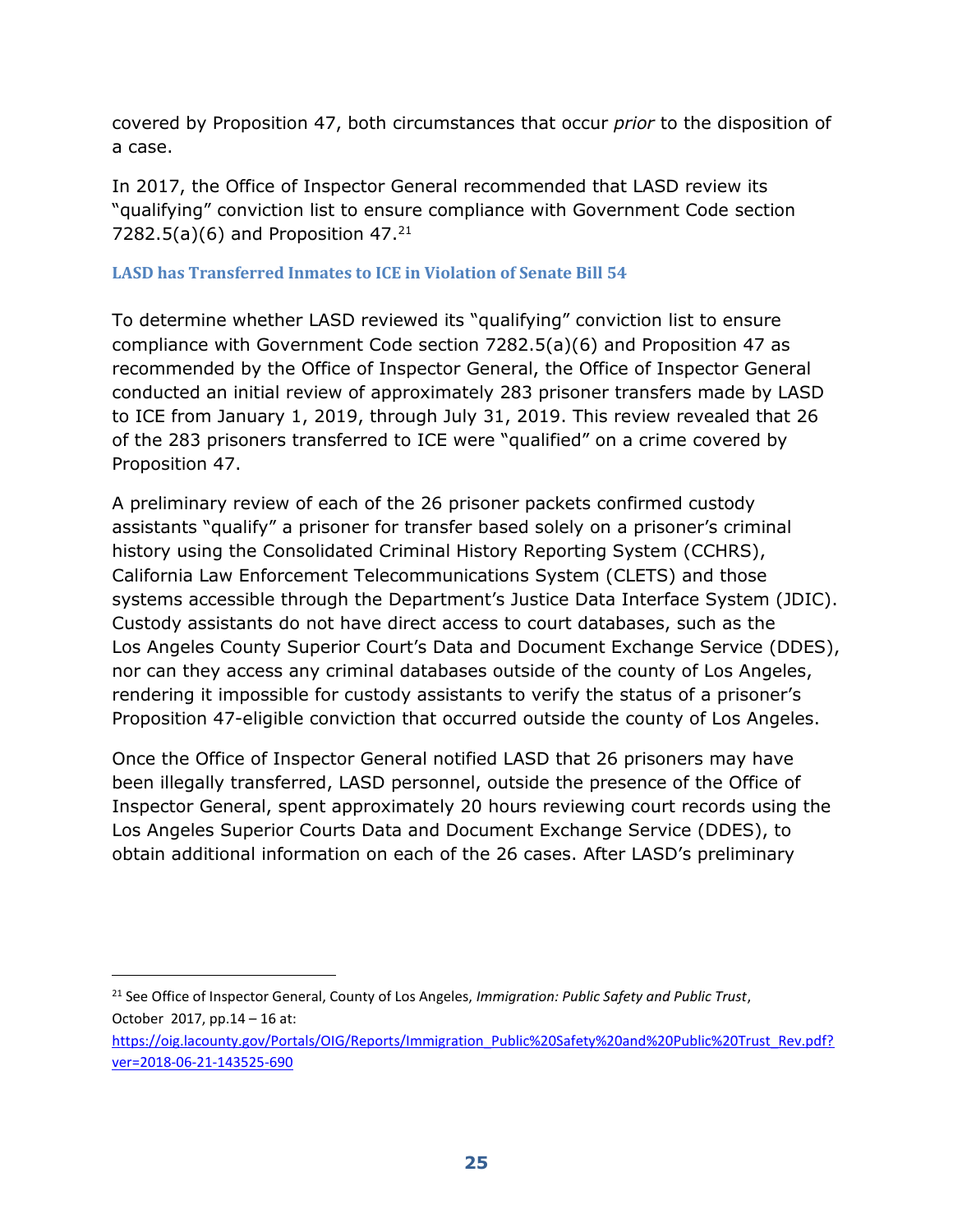review, the Office of Inspector General was present for a second review of the court database for each of the 26 cases. <sup>22</sup>

As a result, the Office of Inspector General determined the following:

- Of the 26 prisoners transferred, two were determined to be "qualified" and transferred to ICE based on convictions that were reduced by a court to a misdemeanor in 2015, in violation of Government Code section 7282.5(a)(6). Both reductions were clearly stated on the prisoner's JDIC criminal records which were available to custody assistants at the time the prisoners were qualified for transfer*;*
- Of the 26 prisoners "qualified" and transferred to ICE for a crime covered by Proposition 47, but not yet reduced, 14 did not have any other "qualifying" convictions on their records. Of those 14 prisoners, one had his/her "qualifying" conviction reduced to a misdemeanor after he was transferred to ICE, and another petitioned for a reduction after he was transferred but was denied. One of the prisoners was "qualified" using a conviction based outside the county of Los Angeles, which could not be verified using DDES.
- Of the 26 prisoners "qualified" and transferred to ICE for a crime covered by Proposition 47, nine were discovered to have another "qualifying" charge on their records, which was determined only after the Office of Inspector General requested review of this data. One of the nine prisoners transferred was "qualified" for a crime that was reclassified to a straight misdemeanor in 2017. The reclassification was reflected on the prisoner's CLETS criminal record which was available to custody assistants at the time the prisoner was qualified for transfer. One of the nine prisoners was "qualified" using a conviction outside the County of Los Angeles, which could not be verified using DDES.
- Of the 26 prisoners "qualified" and transferred to ICE for a crime covered by Proposition 47, one appeared to have another qualifying crime on his record, but given the age of the other case, the information in DDES was limited and therefore could not be verified.

 $\overline{a}$ 

<sup>&</sup>lt;sup>22</sup> It is noteworthy that the process of reviewing the criminal history to make the determination as to the existence of an alternative qualifying charge took the Department twenty hours. The time and resources necessary to determine whether a prisoner qualifies for transfer should be a consideration in the drafting of the Department's updated policies regarding the transfer of prisoners to ICE.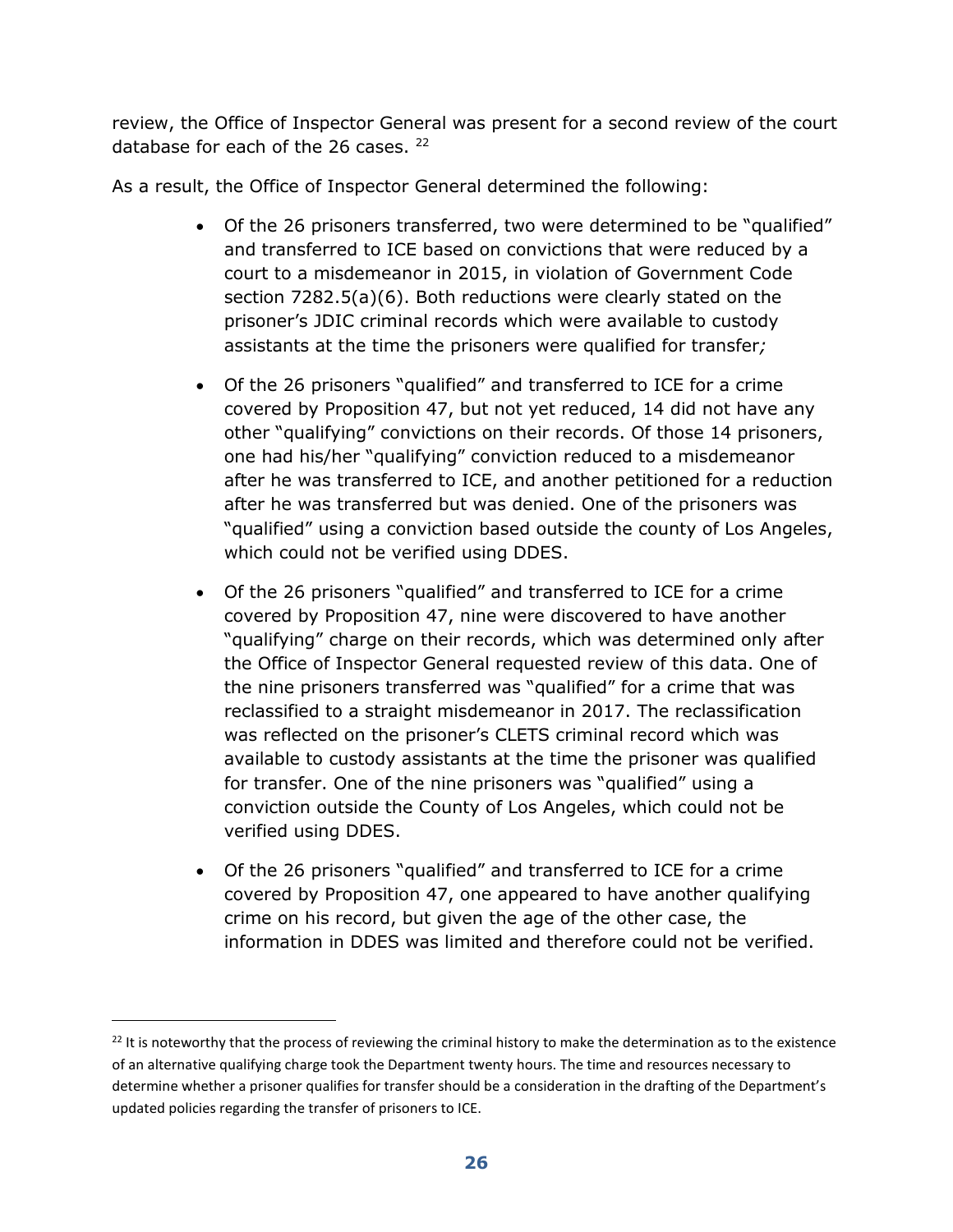The Office of Inspector General shared these findings with LASD and voiced concern regarding how LASD's transfer procedures were resulting in transfers being made to ICE in violation SB 54. The Office of Inspector General recommended LASD reevaluate its current transfer policies as they relate to prisoners being "qualified" on crimes impacted by Proposition 47 and make any changes needed to help prevent any further illegal transfers from being made. LASD initially responded to the Office of Inspector General's concerns by sending an email to LASD staff advising them to more thoroughly review prisoners' criminal records when "qualifying" prisoners. <sup>23</sup>

The Office of Inspector General has also identified that in 2018, approximately 92 prisoner transfers were made to ICE based on crimes covered by Proposition 47, codified in Government Code section 7282.5(a)(6). After an extensive and lengthy review of the criminal records of ICE transferees, including LASD paperwork and multiple databases, the Office of Inspector General determined the following for transfers from 2018:

- At least two prisoners were determined "qualified" and transferred to ICE in 2018 for convictions reduced to misdemeanors by a court before they were transferred. In both cases, the reductions were clearly stated on the prisoner's JDIC criminal records which were available to custody assistants at the time the prisoners were qualified for transferred. One of the two prisoners had another "qualifying" charge on his record, however the other did not, rendering his transfer illegal under Government Code section 7282.5(a)(6);
- A review of court documents (unavailable to custody assistants at the time of transfer) showed that two prisoners had Proposition 47 petitions filed that were granted as to some of the counts, and denied as to others. The criminal records available to the custody assistants did not all clearly reflect which counts were granted and which were denied. The court documents reviewed by the Office of Inspector General reflected the most accurate findings.
- Approximately ten of the prisoners were transferred for convictions that occurred outside the County of Los Angeles. One of the ten "qualifying" convictions based out of Ventura County was reduced to a misdemeanor after the prisoner was transferred. Another prisoner's case, based out of

 $\overline{a}$ 

<sup>&</sup>lt;sup>23</sup> The Department uses the Consolidated Criminal History Reporting System (CCHRS) as one of the databases to review a prisoner's criminal history. In many instances when reviewing the criminal history for qualifying crimes for ICE transfer, only a summary history was utilized. On October 11, 2019, an email sent to the custody staff responsible for this review, directed the staff not to rely on the summary page. It further instructs the reviewers to confirm that there is no notation that the qualifying charge was "dropped" or dismissed. The word "dropped" is clarified within the email to mean that the crime was reduced to a misdemeanor.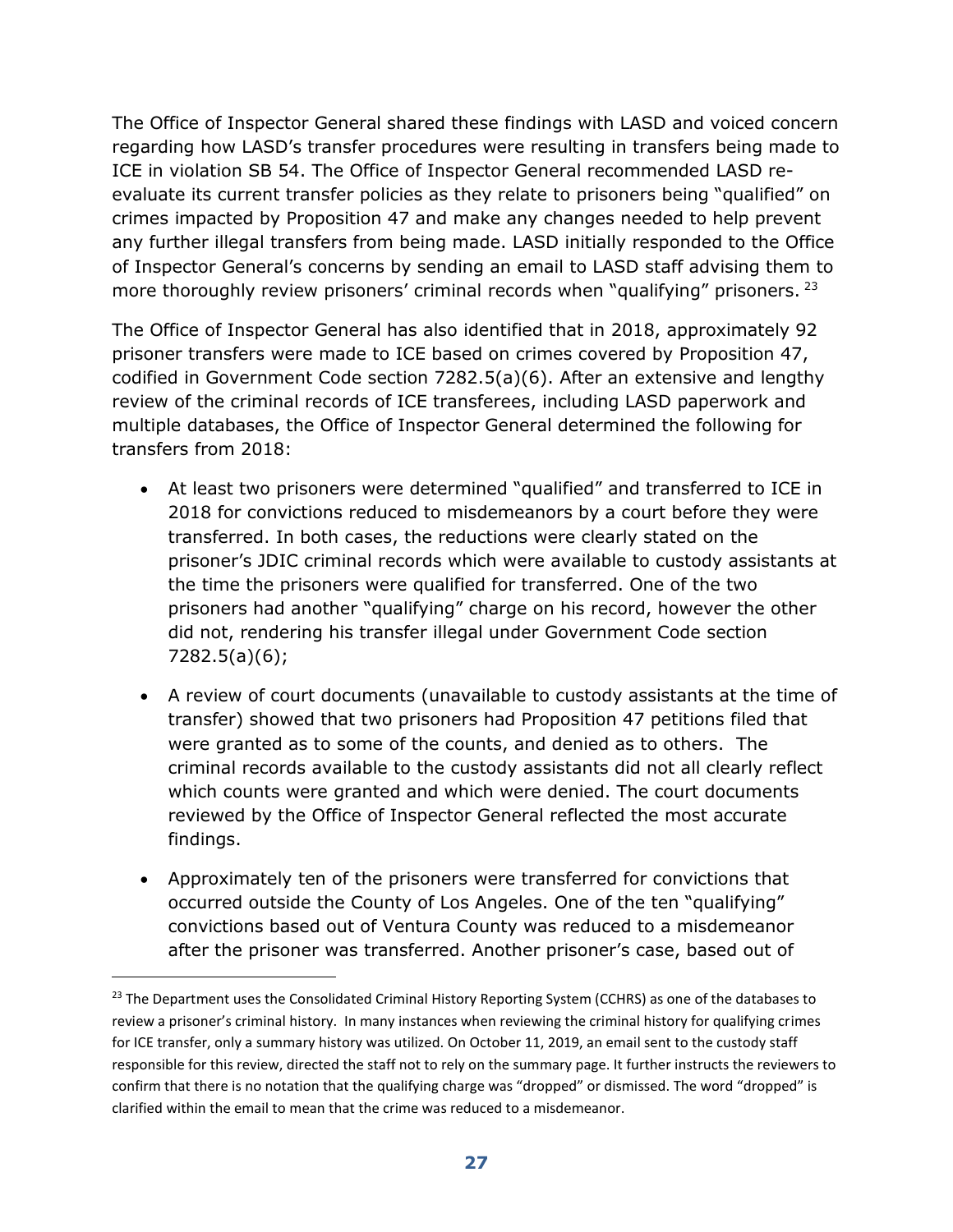Orange County, showed a Proposition 47 motion had been filed. However, the finding is unclear. Six of the ten prisoners transferred did not have any other "qualifying" convictions on their records.

- One of the prisoner's court records were restricted, therefore his case could not be reviewed nor verified.
- Over half of the 92 prisoners transferred did not have any other "qualifying" convictions on their records.

During an additional review of transfers made in 2019, the Office of Inspector General also found that on August 16, 2019, a prisoner was released to ICE contractors from the Norwalk Superior Court at 2:29 p.m., for a felony conviction that was reduced to a misdemeanor on a Proposition 47 petition that had been granted at 8:30 a.m., that morning in the Norwalk Superior Court. The prisoner had no other qualifying conviction on his record.

The Office of Inspector General again shared these concerns and findings with LASD. The Office of Inspector General explained that given the amount of time and limited resources available to custody assistants at the time of transfer, if LASD continued to "qualify" prisoners based on crimes reduceable under Proposition 47, the risk of transferring prisoners to ICE in violation of SB 54 would continue.

On January 13, 2020, LASD notified the Office of Inspector General that they had modified their ICE transfer procedures to address the Proposition 47 transfer concerns. Effective January 15, 2020, LASD reports it modified its felony transfer list, moving Proposition 47 charges to a separate list. LASD reports it will now disqualify a prisoner for transfer if the only qualifying conviction is for a crime that occurred prior to January 1, 2015, which may be reduced pursuant to Proposition 47, unless the prisoner was sentenced to state prison on the case.

On February 5, 2020, the Office of Inspector General visited IRC and confirmed that the new Proposition 47 ICE transfer procedures have been implemented.

#### **The Impact of Senate Bill 54: Decrease in ICE Transfers**

In a recent study published in March 2019 prepared by the Asian Americans Advancing Justice – Asian Law Caucus, the University of Oxford Centre for Criminology and Border Criminologies, it was found that after the enactment of SB 54 on January 1, 2018, in the first five months of 2018, ICE arrests in local jails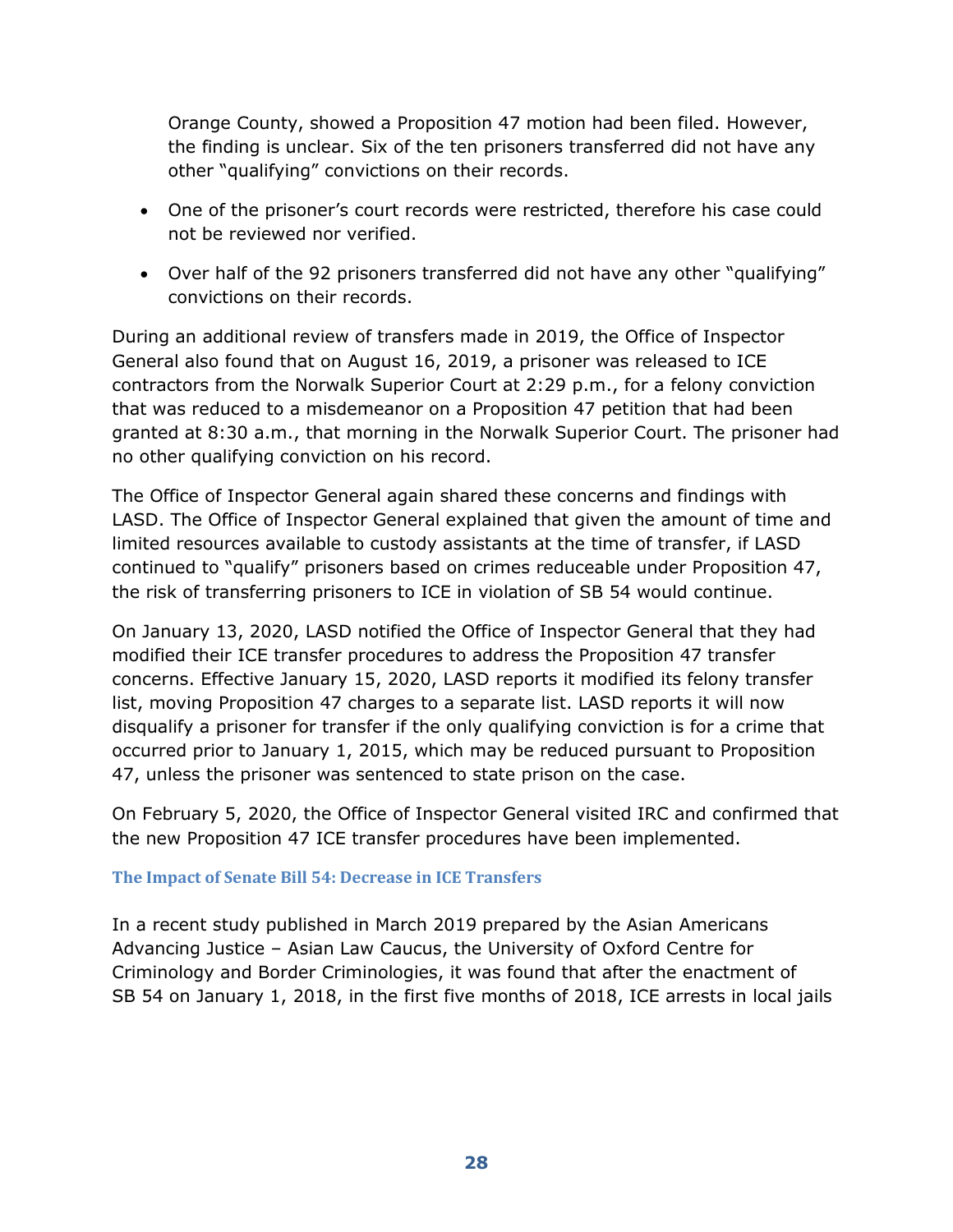in California had dropped by 1,536, a **41% decrease** when compared to the preceding five months from August 2017 to December 2017.<sup>24</sup>

The data used to conduct this analysis included publicly disclosed documents from 169 local law enforcement agencies throughout California, including the Los Angeles County Sheriff's Department. ICE data was also used for the analysis.

The results of the study are consistent with the decreasing number of transfers made by LASD to ICE since the enactment of SB 54 on January 1, 2018:

- In 2017, LASD transferred a total of 1,223 prisoners to ICE. In 2018, the total number of transfers made to ICE dropped down to 945, a *23% decrease*, compared to the total number of transfers in 2017.
- In 2017, 1,142 of the total number of transfers made to ICE were for felony convictions. In 2018, transfers for felonies dropped to 725, a *36% decrease* compared to 2017.
- In the month of January 2018, a total of 81 prisoners were transferred to ICE. The total number of transfers made in January 2019 dropped down to 47, a *42% decrease*. *The Department did not make any changes to its policies until February 2019.*

# <span id="page-30-0"></span>**Other Updates**

-

#### *CCJV Recommendation 3.12: The Department should purchase additional body scanners*

LASD continues to operate body scanners at CRDF, PDC North, PDC South, NCCF, and the IRC. The final body scanner assigned to MCJ is fully installed and operational but is not currently in regular use yet.

According to LASD records, from January 1, 2019, to December 31, 2019, about one percent (1.03%) of prisoners refused to go through the body scanners across all applicable facilities. LASD also reports that it no longer records the reasons for such refusals because the data did not contribute significant feedback towards the goal of reducing strip searches since the primary reason for refusals is jail politics.

<sup>24</sup> Turning the Golden State Into a Sanctuary State: *A Report on the Impact and Implementation of the California Values Act (SB 54)*, March, 2019, p.13, at: [https://www.advancingjustice-alc.org/wp](https://www.advancingjustice-alc.org/wp-content/uploads/2019/03/SB54-Report_FINAL.pdf)[content/uploads/2019/03/S](https://www.advancingjustice-alc.org/wp-content/uploads/2019/03/SB54-Report_FINAL.pdf) 54-Report\_FINAL.pdf